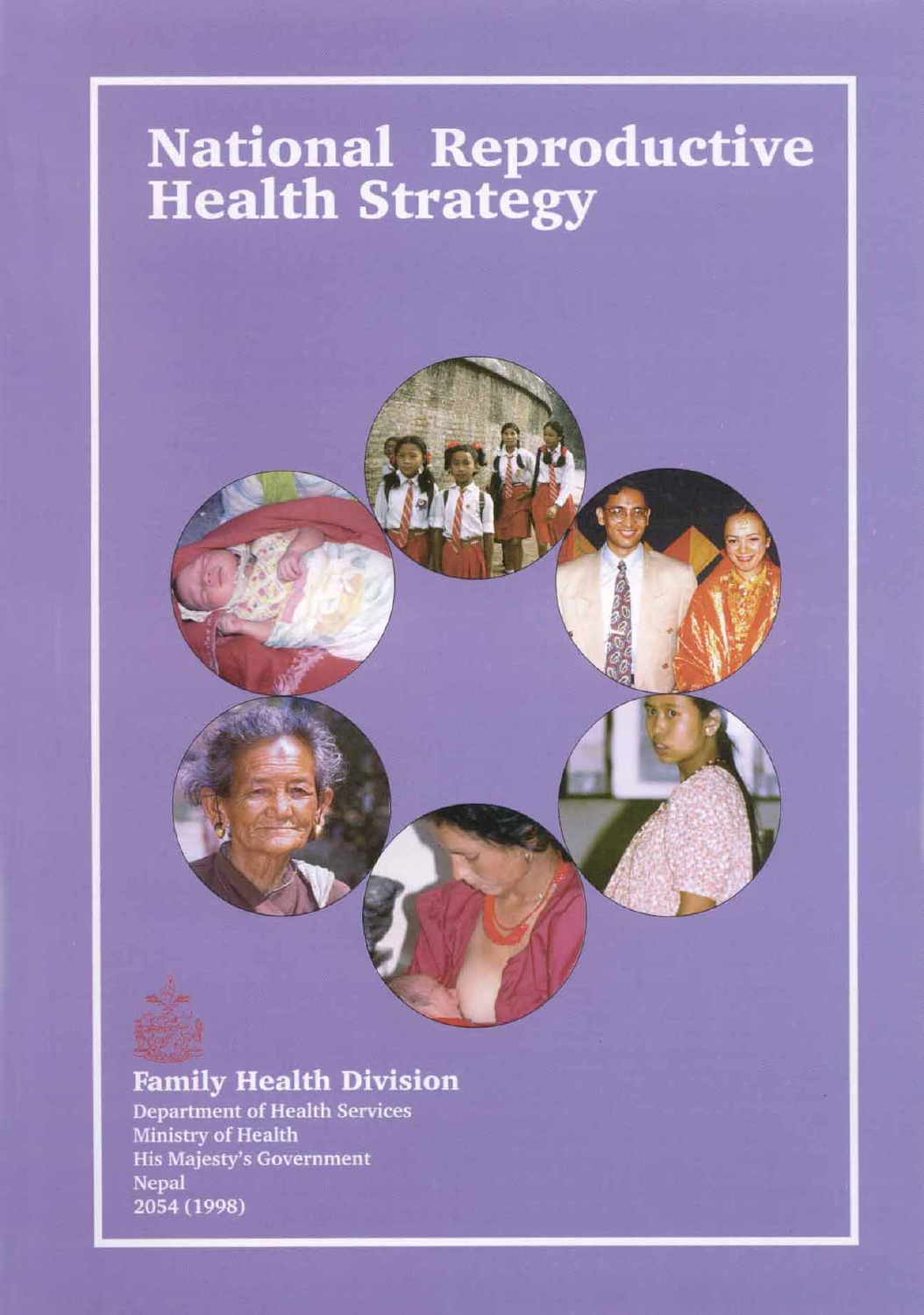# *Table of Contents*

|            | <b>National Reproductive Health</b>                                                     |
|------------|-----------------------------------------------------------------------------------------|
|            |                                                                                         |
|            | <b>Integrated Reproductive</b>                                                          |
|            | <b>Strengthening of Programme</b>                                                       |
|            |                                                                                         |
| Annex I:   | Indicators for women's empowerment, service<br>delivery, quality of care and impact  17 |
| Annex II:  | Summary of RH interventions by level  20                                                |
| Annex III: | Integrated Reproductive Health package: Details of                                      |
| Annex IV:  | Scope of work for national RH programme                                                 |
| Annex V:   | Scope of work for national RH programme                                                 |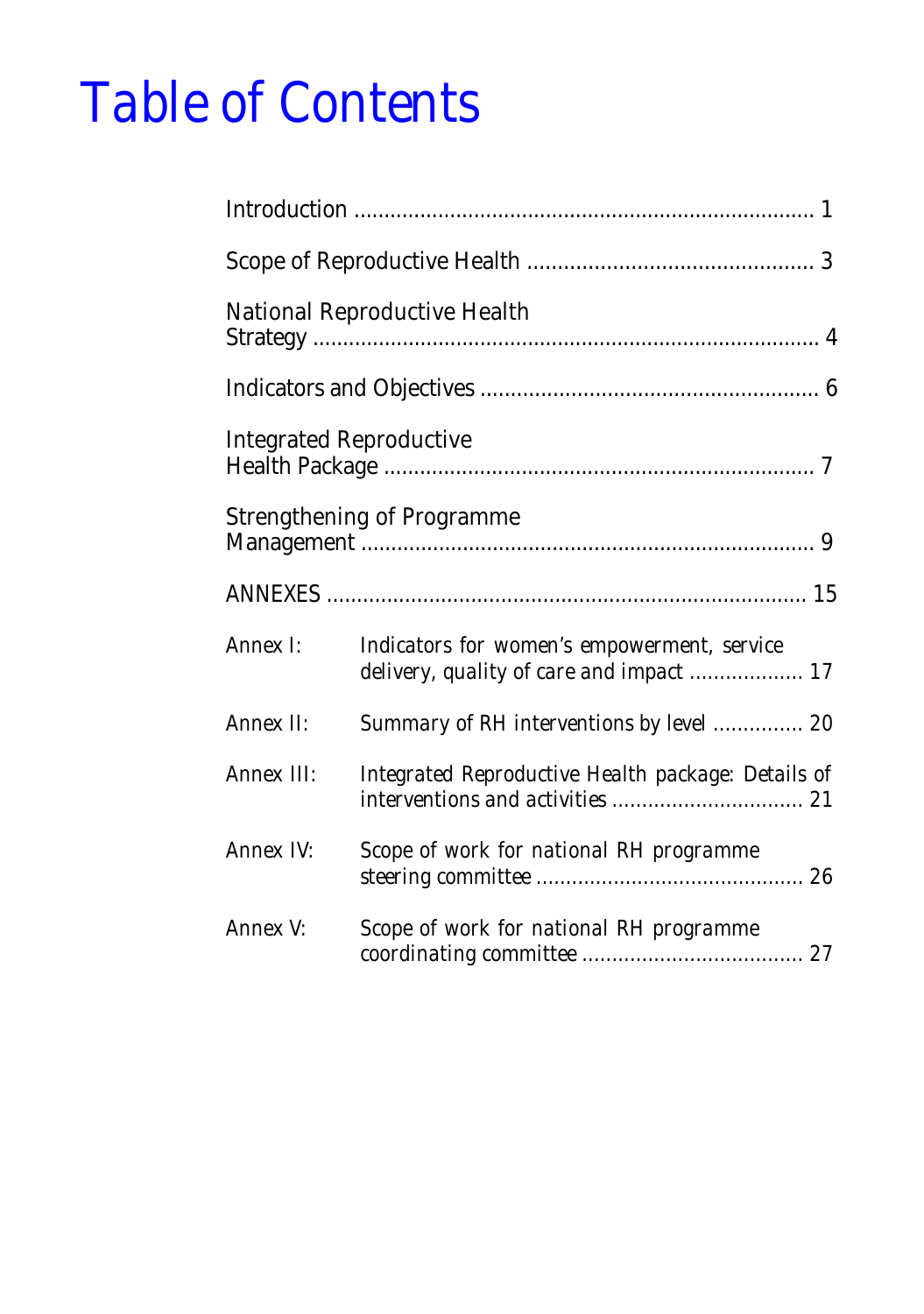# *Few Words*

Nepal, as a co-signator in 1994 to the Plan of Action of the International Conference on Population and Development (ICPD), has committed itself to improving the Reproductive Health status throughout the kingdom.

In this regard, an inter-sectoral and integrated approach will be utilized to ensure a full range of appropriate RH information, services or referral is available to all people of Nepal.

I hope this national Reproductive Health strategy will guide HMG and all partner agencies, thus improving the access, coverage and quality of the overall RH programme.

We would like to take this opportunity to express our gratitude to all multi-lateral, bi-lateral, INGO, NGO and other RH programme partners for their continued support.

اء۔

Mr. Bhoj Raj Pokharel **Secretary** Ministry of Health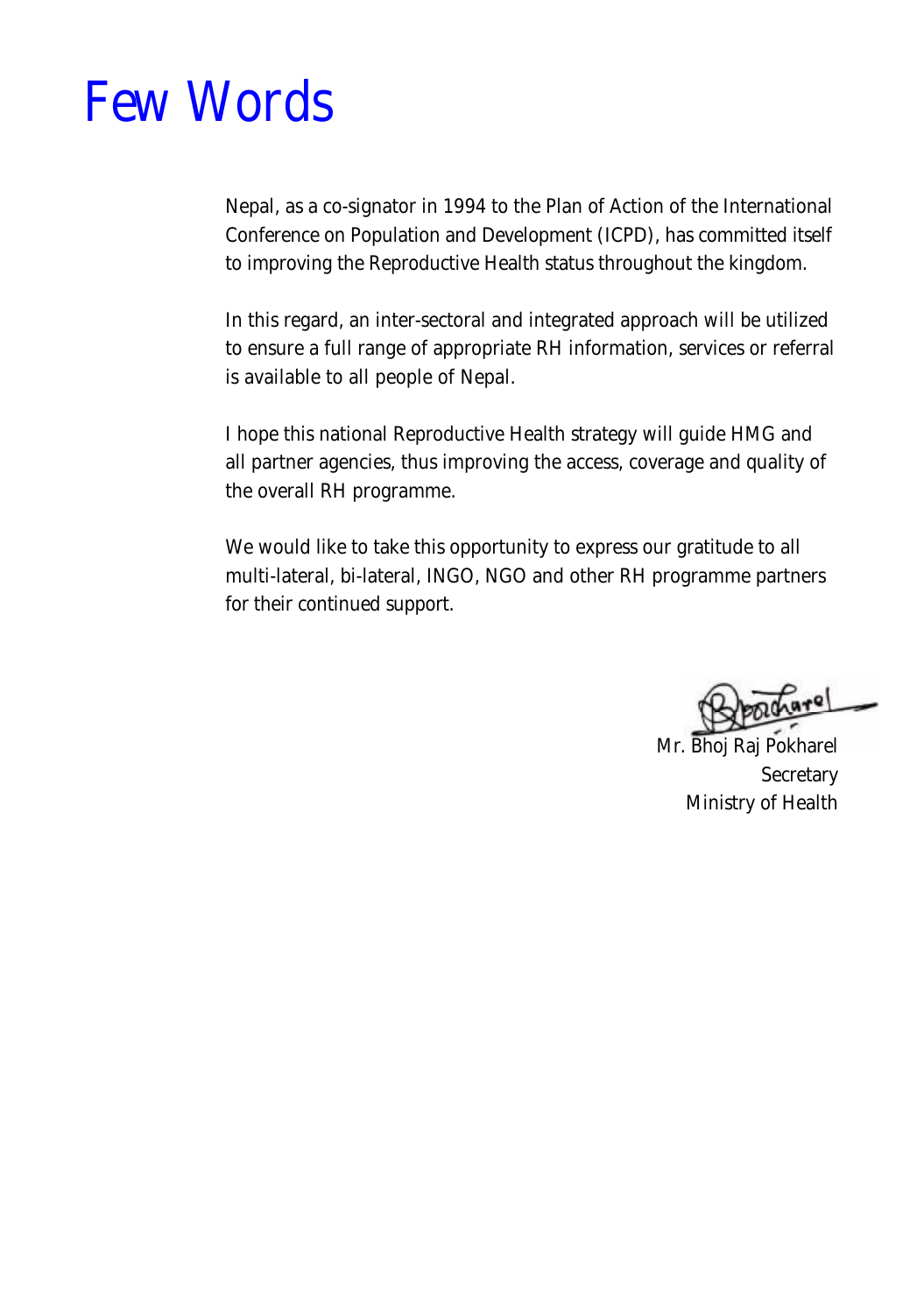# *Foreword*

His Majesty's Government, Ministry of Health, Department of Health Services as a co-signator to the Cairo Plan of Action in 1994, is committed to provide Reproductive Health services throughout Nepal. The Family Health Division in the Department of Health Services has been identified as the focal point for implementation and coordination of the national Reproductive Health Programme.

It is satisfying to note that the policy as well as implementation level coordination has been emphasized in this strategy with the forming of a RH steering committee and a RH co-ordination committee. I believe that these committees will help enhance inter and intra sectoral coordination for strengthening RH services in Nepal.

I hope that this National RH Strategy document will help MoH, other related line ministries, donors, INGOs and NGOs in the efficient and effective provision of RH services in Nepal.

Dr. Kalyan Raj Pandey Director General Department of Health Services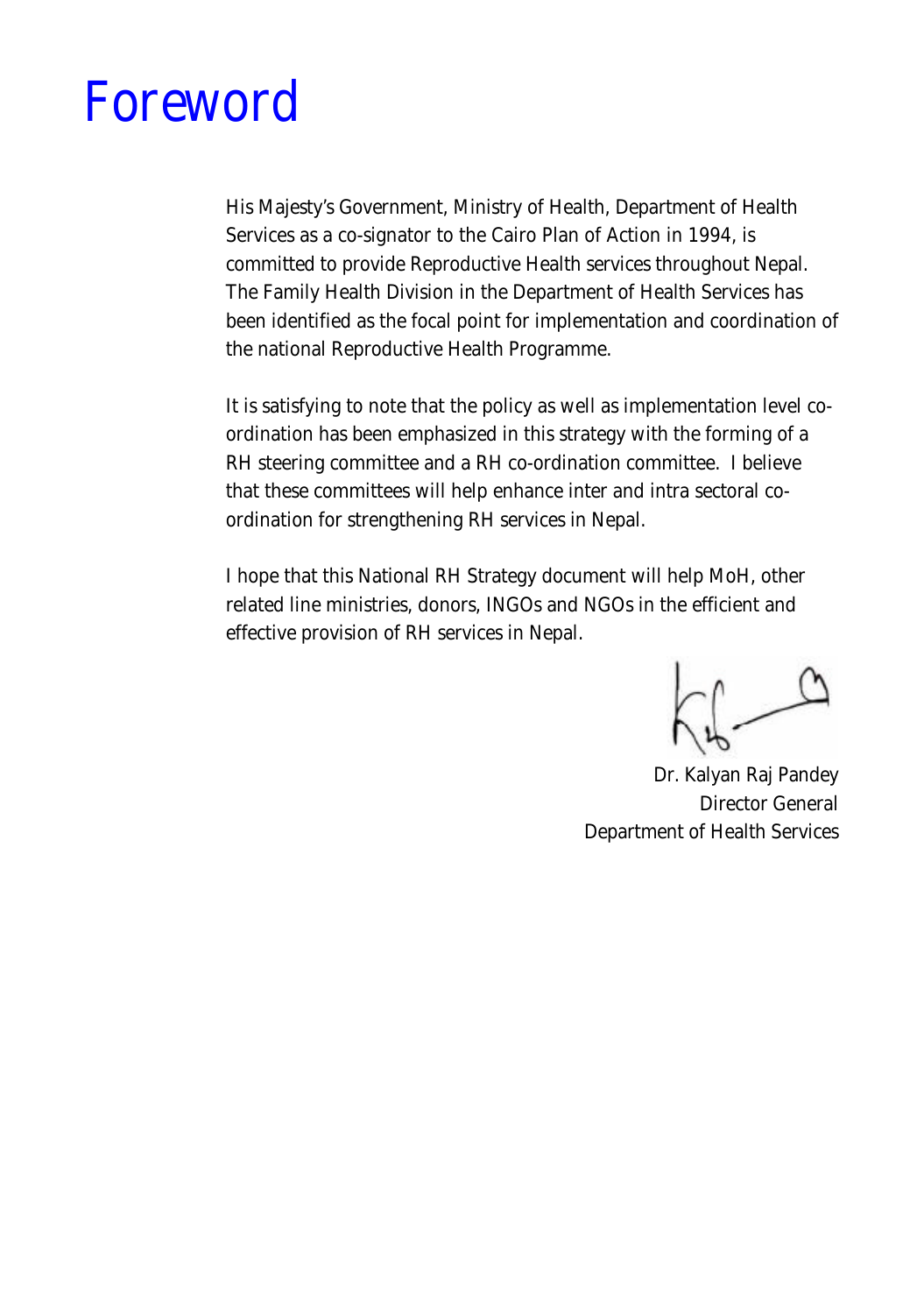

The major thrust of the health policy in the past was to provide basic health services with an emphasis on primary health care and family planning services as an integrated package. On the one hand, in recent years there has been growing concern for the persistent high level of maternal mortality and on the other, the family planning program has begun to contribute to a reduction in the high level of fertility in Nepal. It is well established that family planning can help reduce infant, child and maternal mortality. Similarly, it is known that effective maternal and child care service delivery also contribute to increased use of family planning.

As a result of the International Conference on Population and Development held in Cairo in 1994, it has been recognized that Reproductive Health is a crucial part of overall health, is central to human development and affects everyone. The conference put human rights, human development and the individual at the center of programme policies and also emphasized the need for empowerment of women, community participation and services specifically designed to reach poor and marginalized groups. In this regard, His Majesty's Government has endorsed the ICPD programme of action as well as the 1995 WHO global Reproductive Health strategy, both of which serve as a basis for Nepal's national Reproductive Health strategy.

In March 1996 a national workshop on Reproductive Health was conducted in Kathmandu. This workshop identified and recommended the scope of Reproductive Health and types of Reproductive Health services to be provided at each level starting from the family level. It is satisfying to note the Ministry of Health has ratified the recommendations of the workshop.

This document clarifies what His Majesty's Government aims to provide in terms of Reproductive Health services in Nepal. Furthermore, this document provides guidelines for policy makers, service providers, various line ministries, INGOs, NGOs and private sector so that they can develop and implement the activities within the framework of our national Reproductive Health strategy.

Dr. Laxmi Raj Pathak Director Family Health Division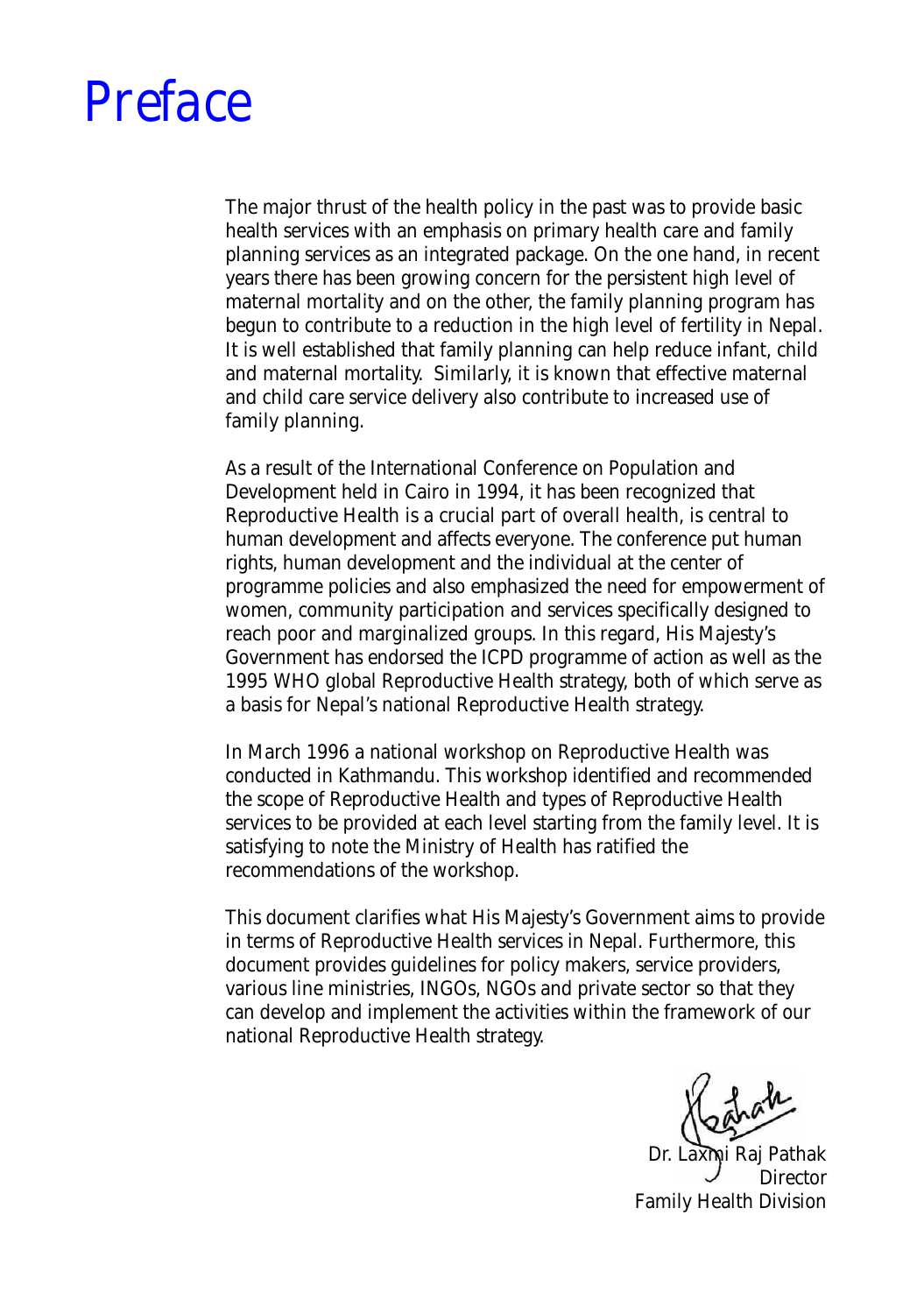<span id="page-5-0"></span>

Reproductive Health (RH) is a state of complete physical, mental and social well being and not merely the absence of disease or infirmity. Reproductive Health therefore, implies that people are able to have a satisfying and safe sex life and that they have the capability to reproduce and have the freedom to decide if, when and how often to do so. Implicit in this last condition are the rights of women and men

*Reproductive Health (RH) is a state of complete physical, mental and social well being and not merely the absence of disease or infirmity*

to be informed of, and to have access to safe, effective, affordable and acceptable methods of family planning of their choice, as well as other methods of their choice for regulation of fertility which are not against the law. Additionally, women will have the right of access to appropriate health care services that will enable them to go safely through pregnancy and childbirth, thus

providing couples with the best chance of having a healthy infant. Reproductive Health care is further defined as the constellation of methods, techniques and services that contribute to Reproductive Health and well being by preventing and solving Reproductive Health problems. RH also includes sexual health, the purpose of which is the enhancement of life and personal relations, and not merely counseling and care related to reproduction and sexually transmitted diseases.

It is recognized that Reproductive Health is a crucial part of overall health and is central to human development. It affects everybody; it involves intimate and highly valued aspects of life. Not only is it a reflection of health in infancy, childhood and adolescence, it also sets the stage for health beyond the Reproductive years for both women

*It is recognized that Reproductive Health is a crucial part of overall health and is central to human development*

and men and has pronounced effects from one generation to another. Therefore, the definition of Reproductive Health, adopted in the Plan of Action of ICPD, and endorsed by the United Nations General Assembly in its resolution 49/128, serves as the basis for action by all UN agencies and Member States including Nepal.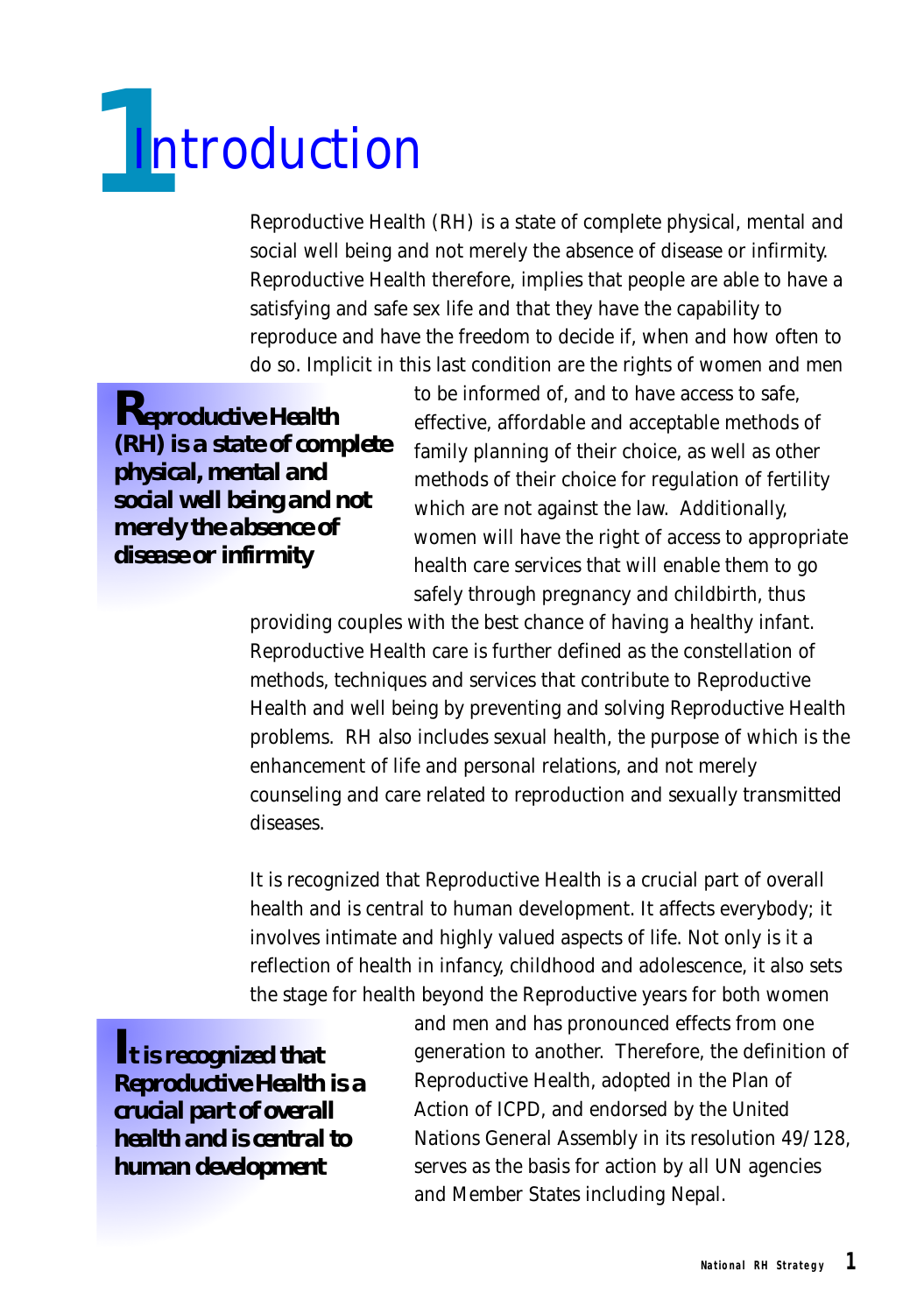Thus, the new paradigm of Reproductive Health that emerged from the 1994, International Conference on Population and Development (ICPD) held in Cairo, has put human rights, human development and individual well-being, not programme targets at the center of

*The new paradigm of Reproductive Health has put human rights, human development and individual well-being, not programme targets at the center of programme policies*

programme policies. The Conference also emphasized the need for empowerment of women, involvement of women and young people in the development and implementation of programmes and services reaching out to the poor and the marginalized groups. Greater responsibility for Reproductive Health on the part of men was also called for.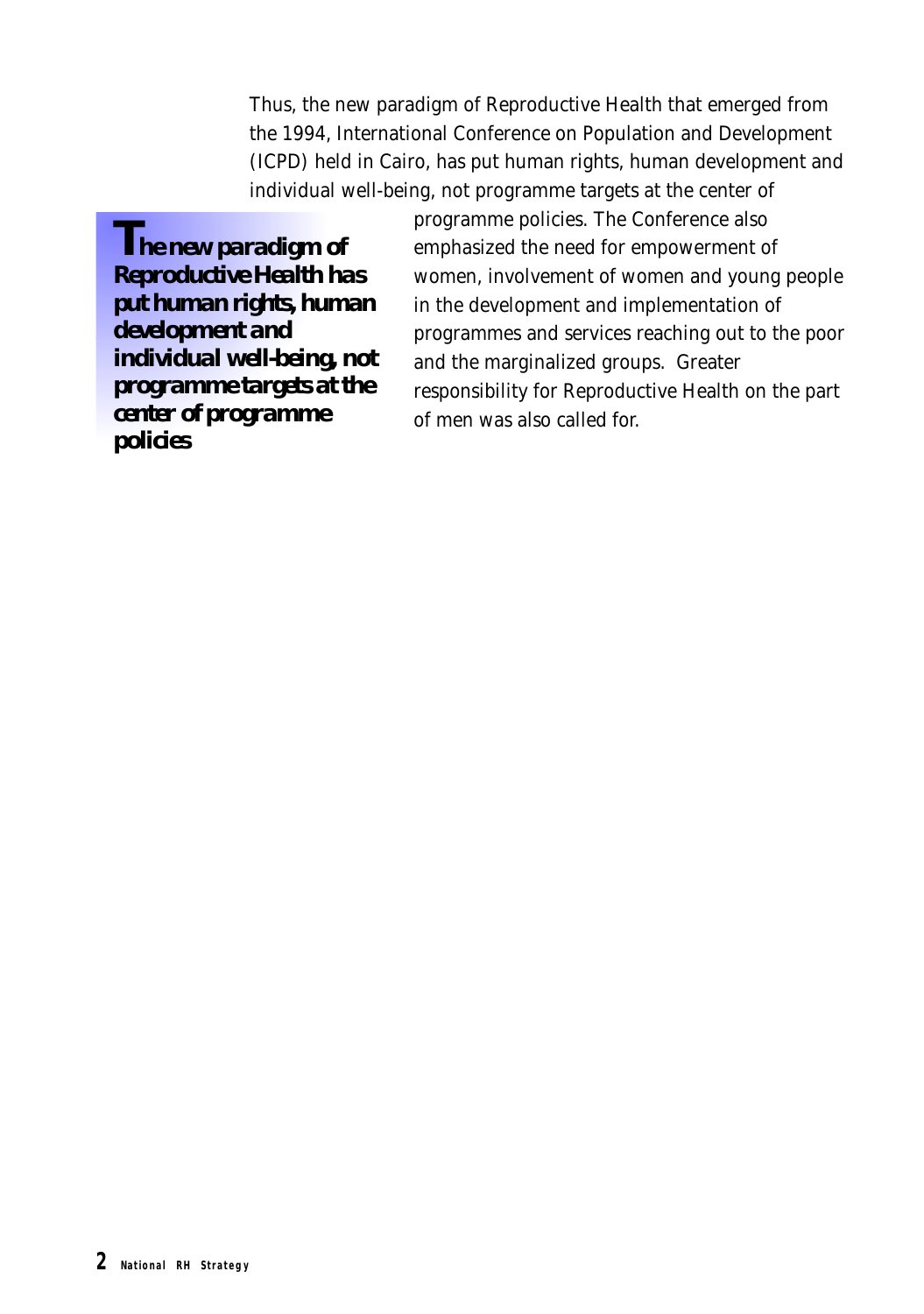<span id="page-7-0"></span>

Reproductive Health, within the context of Primary Health Care, includes the following essential components:

- Family planning counseling, information, education, communication and services (emphasizing the prevention of unwanted pregnancies);
- Safe Motherhood; education and services for healthy pregnancy, safe delivery and post-natal care including breast-feeding;
- Care of the newborn:
- Prevention and management of complications of abortion;
- Prevention and management of RTIs, STDs, HIV/AIDS and other Reproductive Health conditions;
- Information, education and counseling, as appropriate, on human sexuality, Reproductive Health and responsible parenthood for individuals, couples and adolscent;
- Prevention and management of sub-fertility; and
- Life-cycle issues including breast cancer, cancer of the reproductive system and care of the elderly.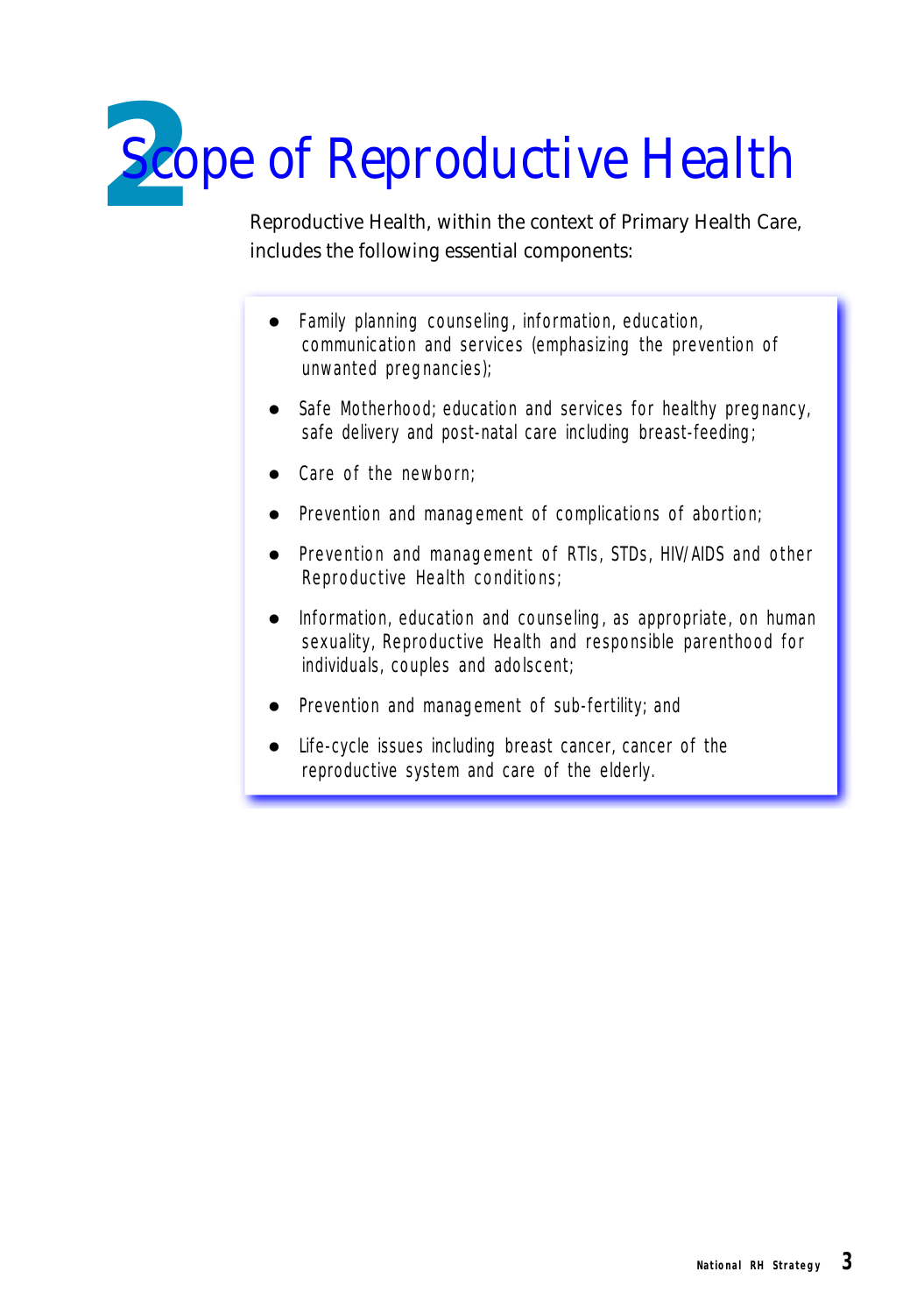# <span id="page-8-0"></span>**Na** *National Reproductive Health Strategy*

Reproductive Health is not a new programme, but rather a new approach which seeks to strengthen the existing Safe Motherhood, Family Planning, HIV/AIDS, STD, Child Survival and Nutrition

*Reproductive Health is rather a new approach which seeks to strengthen the existing Safe Motherhood, Family Planning, HIV/AIDS, STD, Child Survival and Nutrition Programmes with a holistic life cycle approach*

Programmes with a holistic life cycle approach. This calls for strengthening inter-divisional linkages **not a new programme, but** within the Department of Health Services as well as between other sectors e.g. education, women and development, local development and the legal/ justice system. Gender perspectives and empowerment of women will be built into all relevant programme areas.

> It is important to note, that the national Reproductive Health Strategy fits within the context of the 1991 Health Policy as well as the 1997-2017 Second Long Term Health Plan. The existing policy

and plans support national objectives of reducing infant, child and maternal morbidity and mortality, as well as contributing to a reduction in total fertility. The new Health Policy and Second Long Term Health Plan place emphasis on community involvement,

*It is important to note, that the national Reproductive Health Strategy fits within the context of the 1991 Health Policy as well as the 1997- 2017 Second Long Term Health Plan*

increasing access through PHC Outreach, Sub-Health Posts, Health Posts, Primary Health Care Centers and District Hospitals, as well as establishing functional referral mechanisms between all levels. Furthermore, due emphasis is placed on strengthening management capacity including, planning, monitoring/supervision and performance review/evaluation.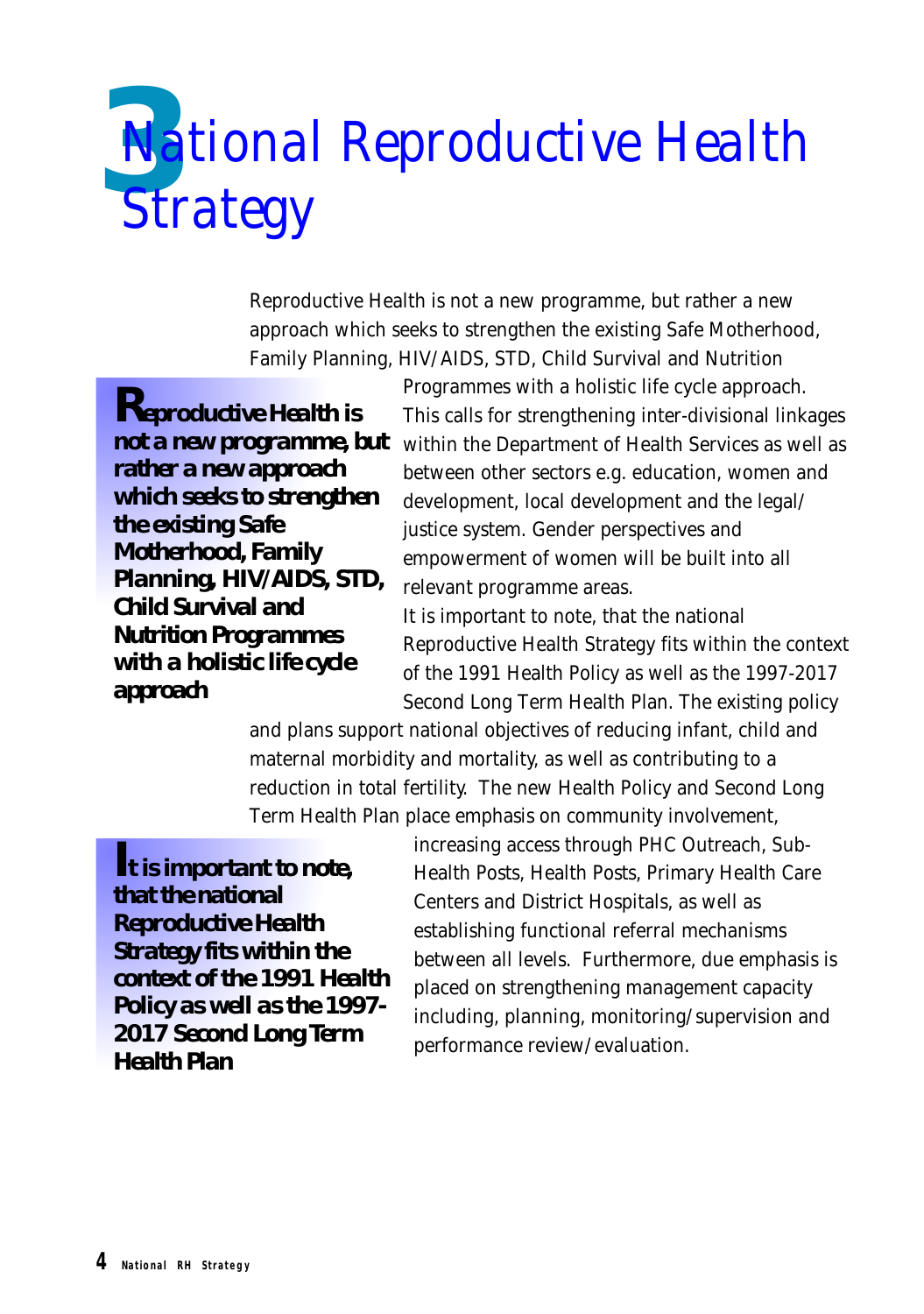Against this background, the following strategies have been adopted for the effective and efficient provision of quality Reproductive Health services in Nepal;

- Implement the 'Integrated Reproductive Health Package' at hospital, PHC Center, Health Posts and Sub-Health Posts as well as through Primary Health Care Outreach, TBAs, FCHVs/ Mothers Groups and other community and Family level activities based on standardized clinical protocols and operational guidelines;
- Enhance functional integration of Reproductive Health activities carried out by different divisions;
- Emphasize advocacy for the concept of Reproductive Health including the creation of an enabling environment for inter and intra-sectoral collaboration;
- Review and develop IEC materials to support all levels of intervention including rumour countering messages;
- $\bullet$  Review and update the existing training curricula of various health workers to include missing Reproductive Health components;
- Ensure effective management systems by strengthening and revitalizing existing committees at various levels;
- Develop a national RH research strategy which outlines research priorities and work plans based on information requirements of policy makers, planners, managers and service providers;
- Construct/upgrade appropriate service delivery and training facilities at the National, Regional, District and Health Post level;
- $\bullet$  Institutional strengthening through structured Planning, Monitoring/Supervision and Performance Review;
- Develop an appropriate RH programme for adolescents;
- Support for national experts/consultants; and
- Promote inter-sectoral and multi-sectoral co-ordination.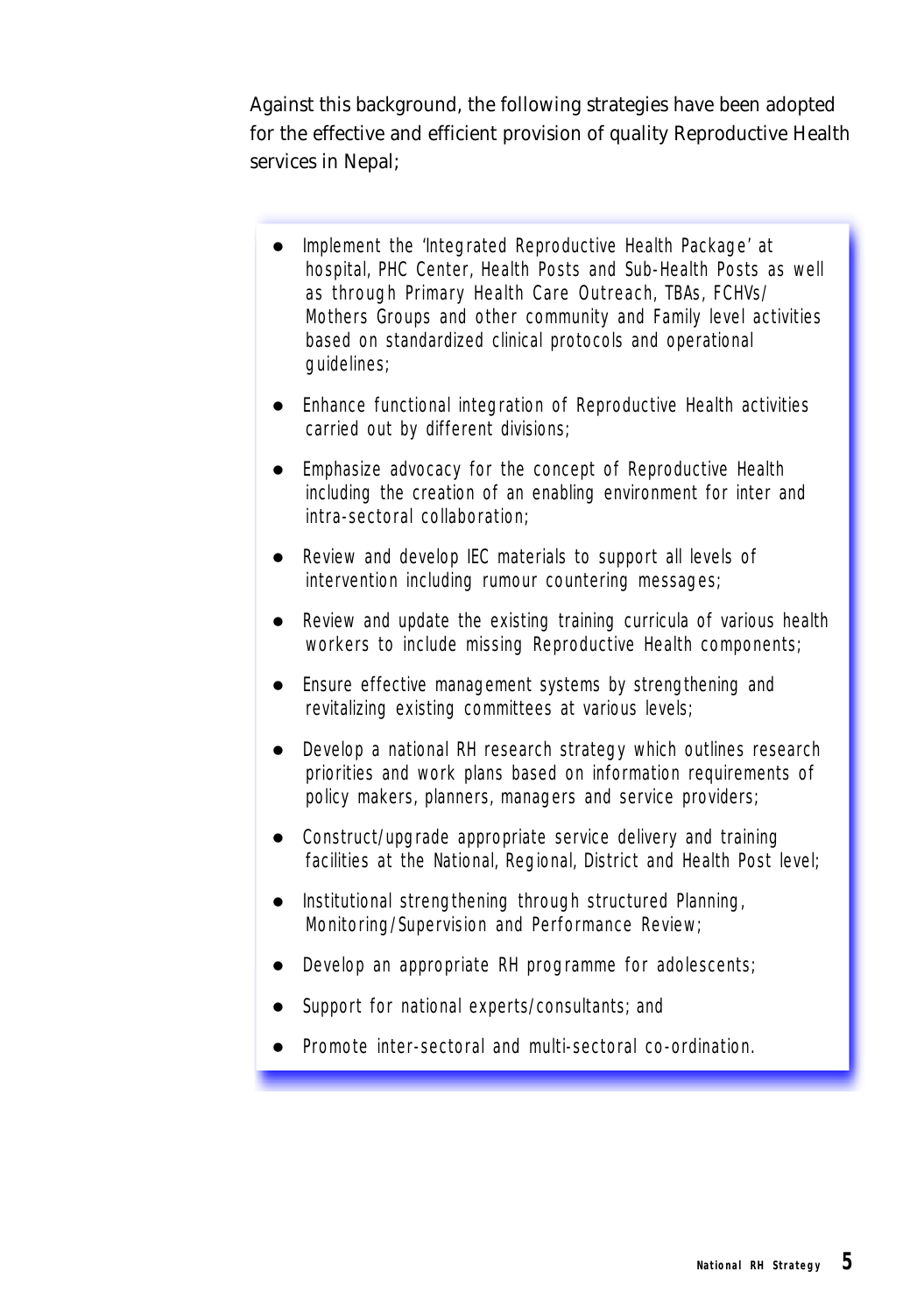<span id="page-10-0"></span>

The following table outlines a series of selected 9<sup>th</sup> five year plan Reproductive Health indicators and objectives:

| Indicators and Objectives for the 9th five year plan<br>2054/55-2059/60 (1997-2001) |                       |                                          |
|-------------------------------------------------------------------------------------|-----------------------|------------------------------------------|
| <b>Selected Indicators</b>                                                          | <b>Current Status</b> | 9 <sup>th</sup> Five year plan objective |
| Contraceptive Prevalence Rate (by method)                                           | 28.8                  | 38.2% of eligible couples.               |
| <b>Total Fertility Rate</b>                                                         | 4.6                   | 4.0                                      |
| % of Adolescent Women 15-19 who have                                                |                       |                                          |
| begun child bearing                                                                 | 23.9                  | 20.0                                     |
| Maternal Mortality Ratio                                                            | 539                   | 400 per 100,000 live births              |
| % of delivering women who developed                                                 | <b>NA</b>             | 50% of reported obstetric                |
| obstetric complications and received                                                |                       | complications                            |
| <b>Emergency Obstetric Care</b>                                                     |                       |                                          |
| Total ANC 1 <sup>st</sup> visit:                                                    | 189,817               | 2,060,000 first ante-natal               |
|                                                                                     |                       | visits during 9th five year plan         |
| Number of pregnant women who received:                                              |                       | 1,124,710 during 9th year                |
| - Iron/folate (at least 100 tablets)                                                | <b>NA</b>             | plan                                     |
| % of expected pregnancies attended by                                               |                       |                                          |
| trained health personnel and volunteer trained                                      | 10%                   | 30% of expected                          |
| <b>TBAs</b>                                                                         |                       | pregnancies                              |
| Number of expected pregnancies attended by                                          | 28,101                | 92,000                                   |
| trained TBAs                                                                        |                       |                                          |
| % of all health facilities providing basic                                          | <b>NA</b>             | 50% of all health facilities             |
| obstetric care                                                                      |                       |                                          |
| Hospitals at the district level able to provide C-                                  | <b>NA</b>             | 30 districts                             |
| section and blood transfusion                                                       |                       |                                          |
| Neonatal tetanus per 1,000 live births                                              | <b>NA</b>             | <1 per 1,000 live births                 |
| % of health facilities offering syndromic                                           | <b>NA</b>             | 100                                      |
| diagnosis and treatment of syphilis, gonorrhea                                      |                       |                                          |
| and chlamydia                                                                       |                       |                                          |
| % of health facilities offering a full range of RH                                  | <b>NA</b>             | 100                                      |
| services either directly or through referrals                                       |                       |                                          |

*NA= Not Available*

Beyond the above mentioned indicators, a number of complementary women's empowerment, service delivery, quality of care and impact indicators can be seen in Annex I.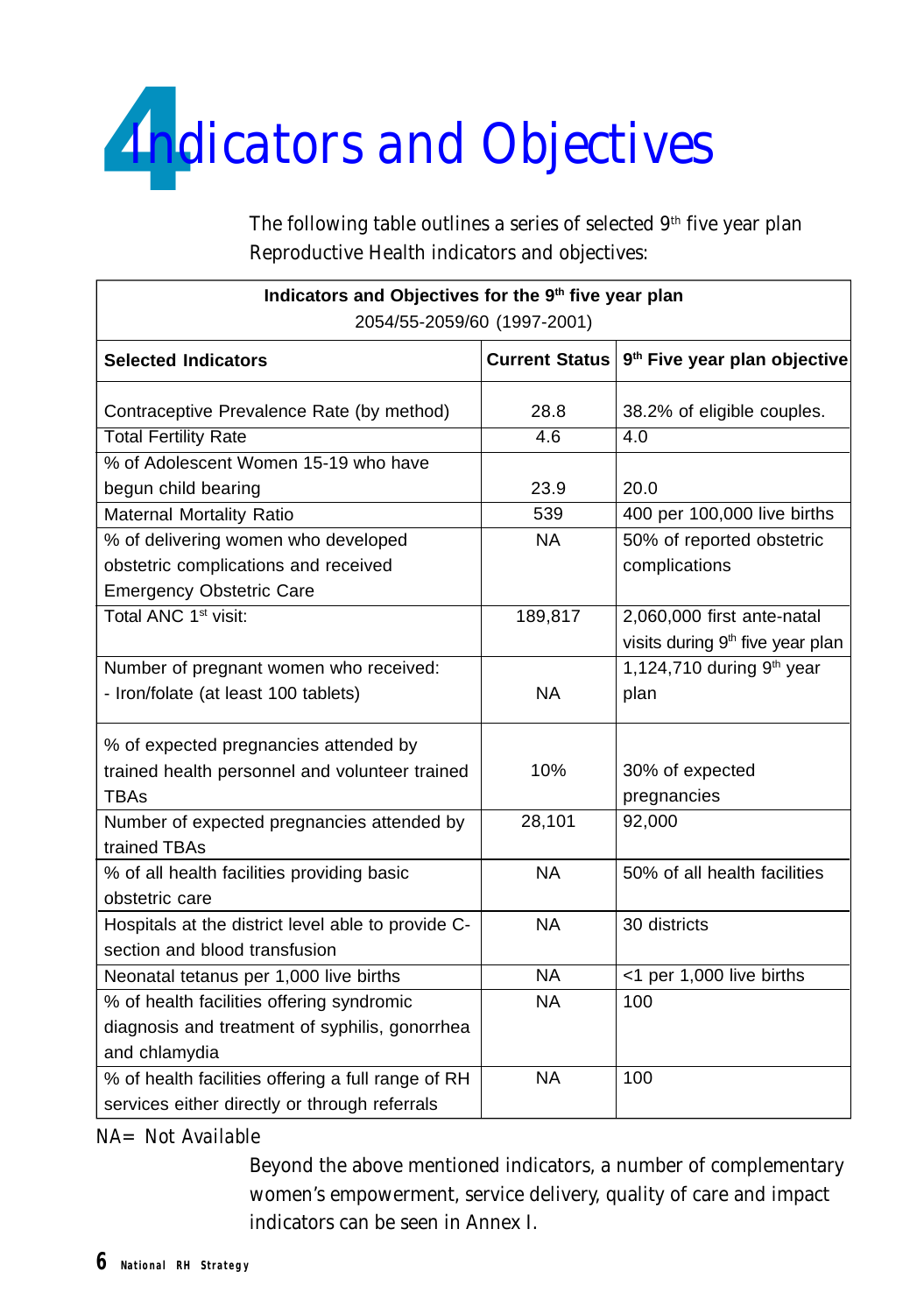# <span id="page-11-0"></span>*5 Integrated Reproductive Health Package*

Based on the essential element of Comprehensive Reproductive Health care, an integrated Reproductive Health care package has been adopted for Nepal. The integrated Reproductive Health care package will include;

- Family Planning;
- Safe Motherhood:
- Child health (new born care);
- Prevention and management of complications of abortion;
- RTI/STD/HIV/AIDS;
- Prevention and management of subfertility;
- l Adolescent reproductive health; and
- Problems of elderly women i.e. uterine, cervical and breast cancer treatment at the tertiary level or in the private sector.

The integrated RH package in Nepal will be delivered through the existing Primary Health Care system. A substantive gender

*Asubstantive gender perspective, community participation, equitable access and inter-sectoral collaboration will be emphasized in all aspects of the package*

perspective, community participation, equitable access and inter-sectoral collaboration will be emphasized in all aspects of the package. Based upon the global definition of RH, the above mentioned integrated package of RH interventions will be offered at five levels of intervention as depicted in the following diagram: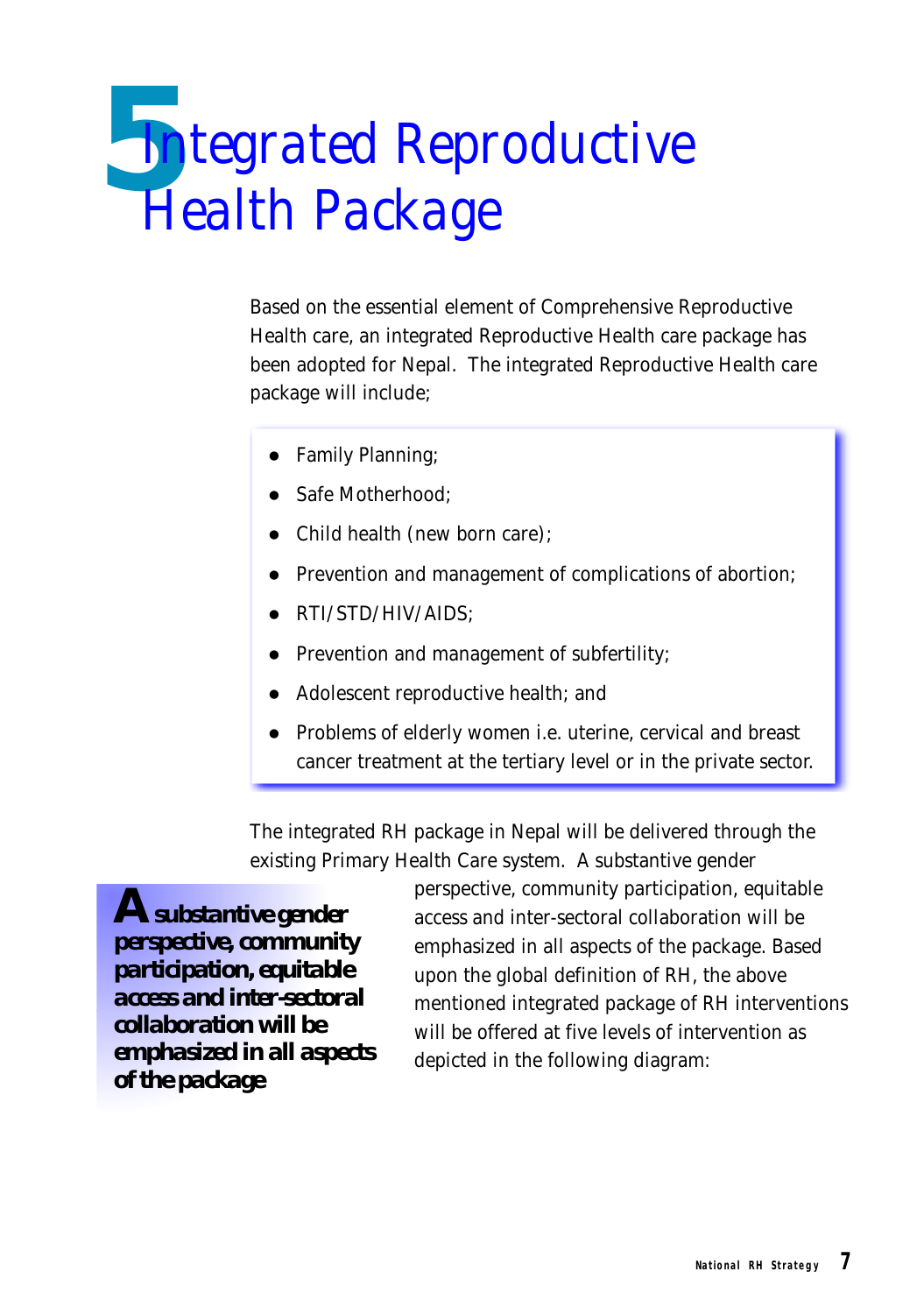# *Level of Interventions*



At the family/community level, minimal services are provided with more focus on information, education and awareness creation activities related to RH. There will be maximum population coverage at this level. At each higher level, more specialized services will be available.

A summary of RH interventions offered at each level can be seen in Annex II and more detail is presented in Annex III.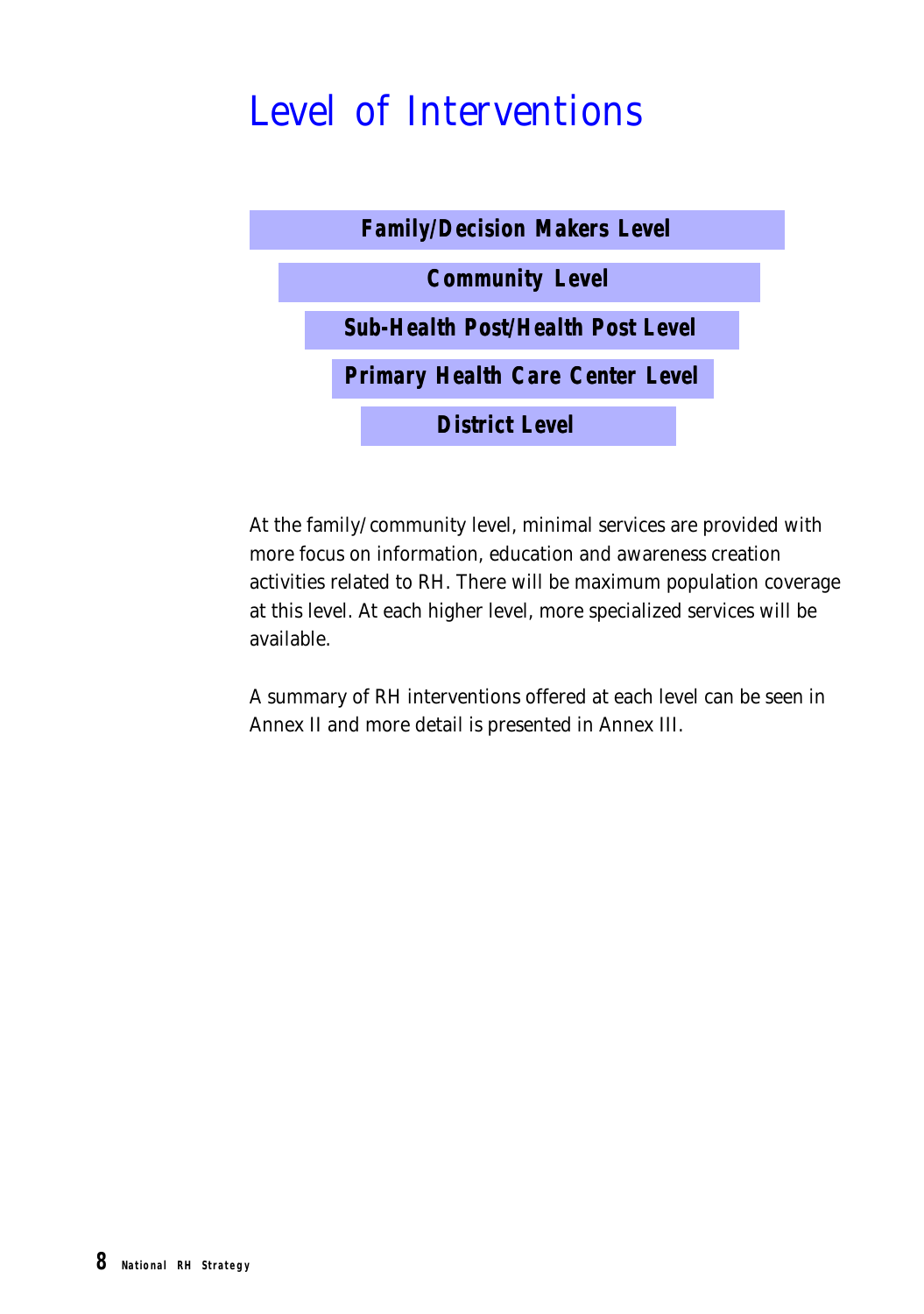# <span id="page-13-0"></span>*6Strengthening of Programme Management*

Beyond the integrated RH service package to be offered at each of the above-mentioned levels, training, IEC/advocacy, management, quality assurance, research, logistic and financial support will also be required. The following paragraphs highlight the essential components of this support:

# *6.1 In-service orientation and training to improve the coverage and quality of RH services*

Integrated RH policy/operational guidelines for managers and clinical/service protocols for service providers will form the basis for

*All orientation and training activities will be monitored and followed up with appropriate onthe-job coaching by trainers and supervisors*

all in-service orientation and training. The training approach will be problem-oriented and competency-based. This will require functional linkages with clinical training sites and training health posts/hospitals for practical training. Training materials will utilize appropriate adult learning methodologies supplemented by easy-touse trainers' guides.

RH orientation and training will be designed to complement the National Training strategy and collaboration will be ensured with NHTC, selected NGO's, CTEVT, IoM, private training institutes and others. RH orientation and training topics to be addressed during the 9 th five-year plan include: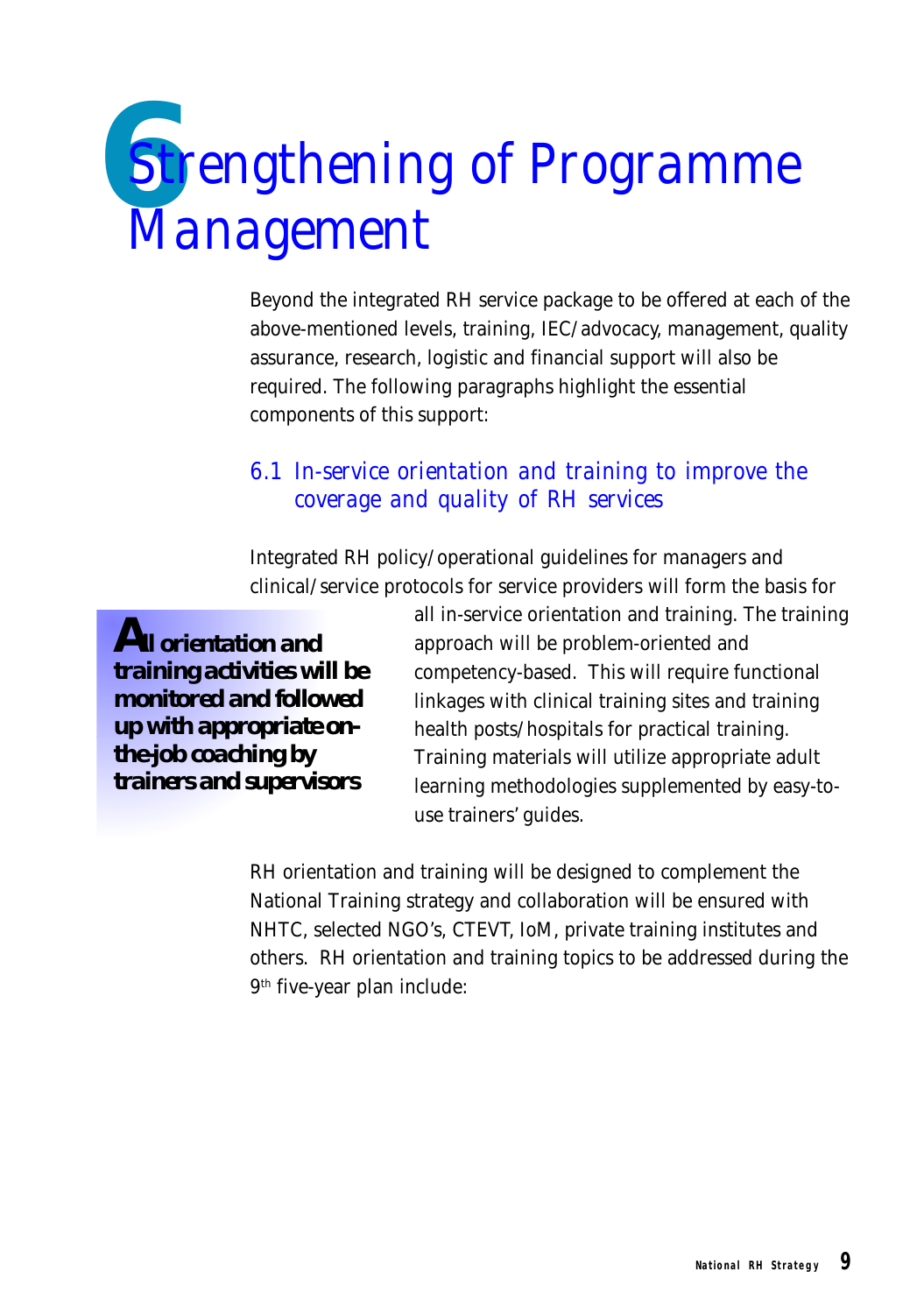- Ongoing comprehensive Family Planning training;
- **•** Maternity services;
- RTI/STD/HIV/Subfertility;
- Adolescent Reproductive Health;
- Management of complications of abortion;
- Training of trainers in clinical training skills;
- Counseling training targeted at adolescents;
- **Emergency contraception;**
- Enhanced TBA training including danger signs during pregnancy, counseling of women regarding unplanned/unwanted pregnancy, and RTI/STD referral; and
- Gender training at all levels in coordination with NGO's, Ministry of Women and Social Welfare (MWSW).
- NB: The above mentioned list will be reviewed during RH coordinating committee meetings.

All orientation and training activities will be monitored and followed up with appropriate on-the-job coaching by trainers and supervisors. Systematic evaluation of training materials and trainer/trainee competence will be undertaken in an effort to improve and revise the training materials and methodologies.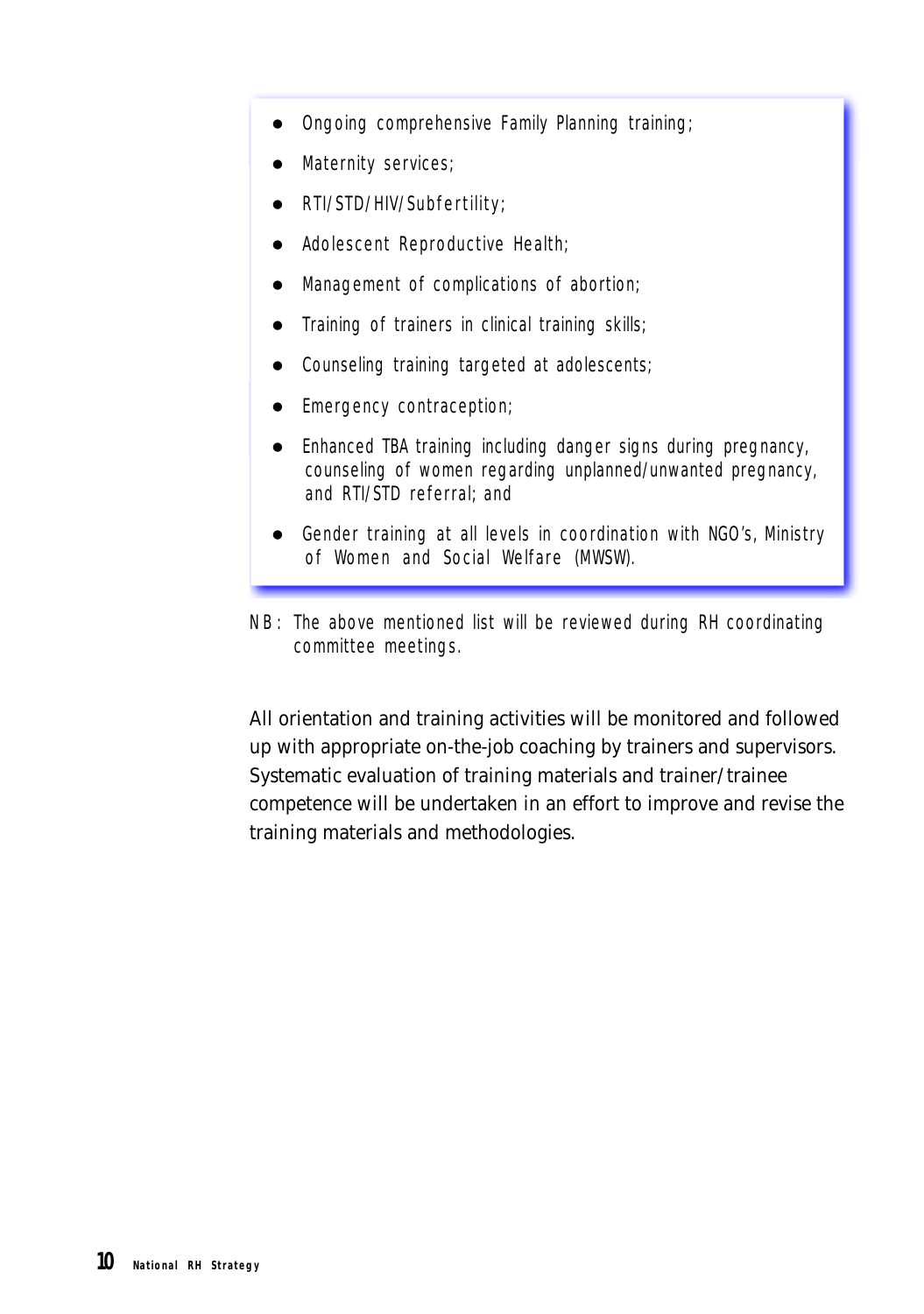# *6.2 Advocacy and IEC*

## A national IEC strategy for Reproductive Health has been developed which includes the following elements:

- Advocacy for the concept of Reproductive Health (Life cycle approach) at all levels;
- Advocacy for an enabling environment to work for Reproductive Health;
- Advocacy to link existing programs (e.g. Safe Motherhood, Child survival, etc.) with the umbrella concept of Reproductive Health;
- $\bullet$  IEC reorientation according to life-cycle approach at all levels; and
- IEC materials to be developed at each level of interventions.

# *6.3 Management including Planning, Monitoring/ Supervision, Performance Review and Evaluation*

The national RH programme will be planned, monitored and evaluated within the context of the overall Primary Health Care programme. The national HMIS Strategy will provide the backbone for monitoring performance and HMIS tools will be adopted as necessary to provide appropriate information to plan, monitor/ supervise and review the national RH programme. The nationwide, bottom-up integrated planning workshops will be utilized to plan RH

*The annual performance review process will be utilized to ensure routine analysis of RH performance in line with established indicators and RH operational guidelines*

activities at various intervention levels. Ongoing monitoring and supervision will be in line with the national integrated supervisory strategy and will be complemented by special emphasis on RH quality assurance. The annual performance review process will be utilized to ensure routine analysis of RH performance in line with established indicators and RH operational guidelines.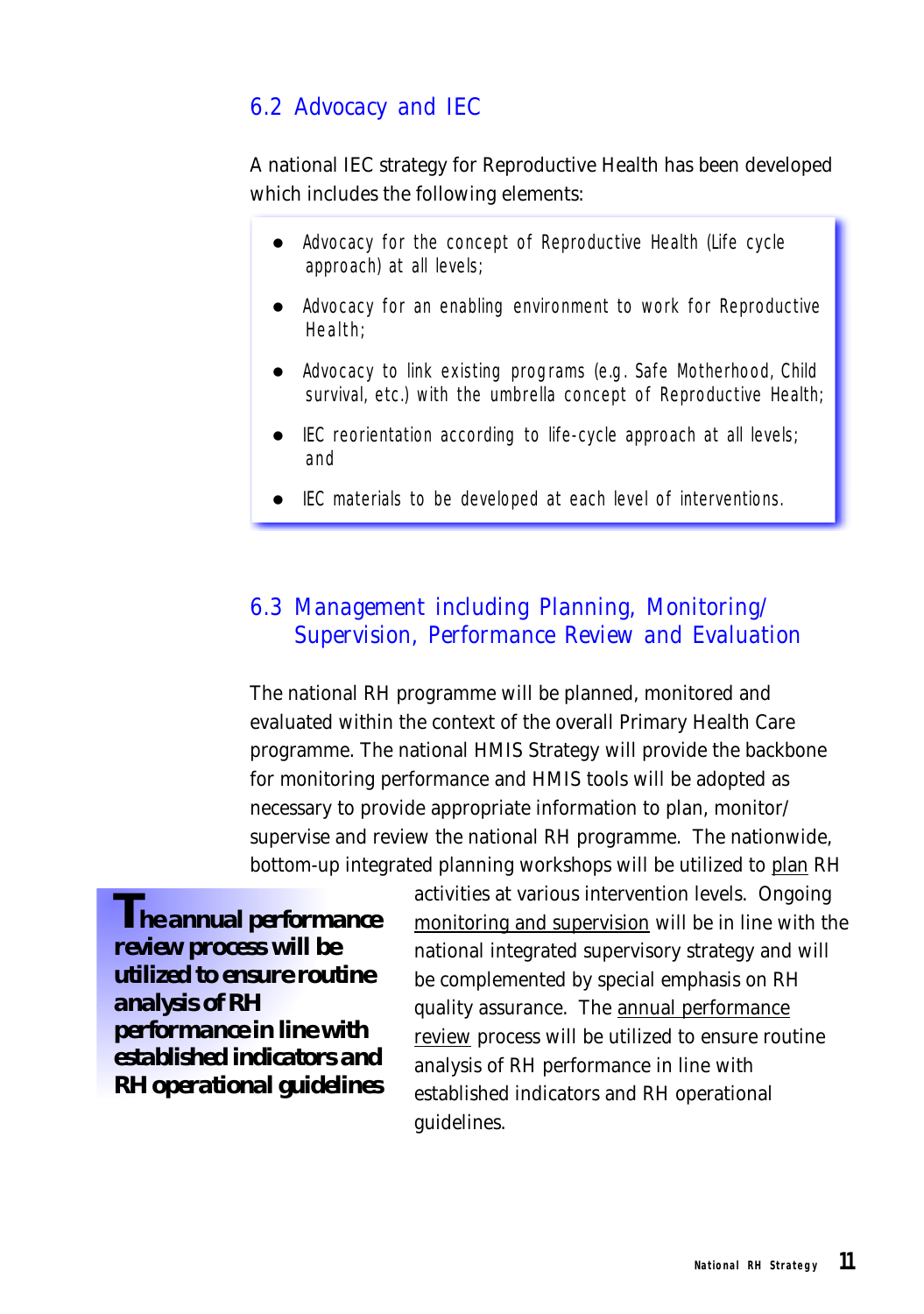# *6.4 Quality Assurance*

Realizing the importance of quality of care in the national RH programme, a Quality of Care Management Center has been established in Family Health Division. The main objective of this center is to provide support to DHOs for improving the quality of RH services. The main activities to be carried out under the Quality of Care Programme are listed below:

- Regular Quality Assurance assistance visits;
- Tracking the field visits of Field Officers, Supervisors and Consultants;
- $\bullet$  Recording and reporting in collaboration with PFAD;
- $\bullet$  Referral of problems in collaboration with DHOs and RHDs;
- **.** Secretariat for the QoC Steering Committee;
- Distribution of National Medical Standards;
- $\bullet$  Development of IEC Materials in collaboration with NHEICC; and
- l Human resource development in collaboration with NHTC.

Existing National medical standards of contraceptive services, Maternity care guidelines and STD protocols will form the basis for integrated RH service delivery protocols. These protocols will ensure service providers at all levels offer the highest quality of care possible.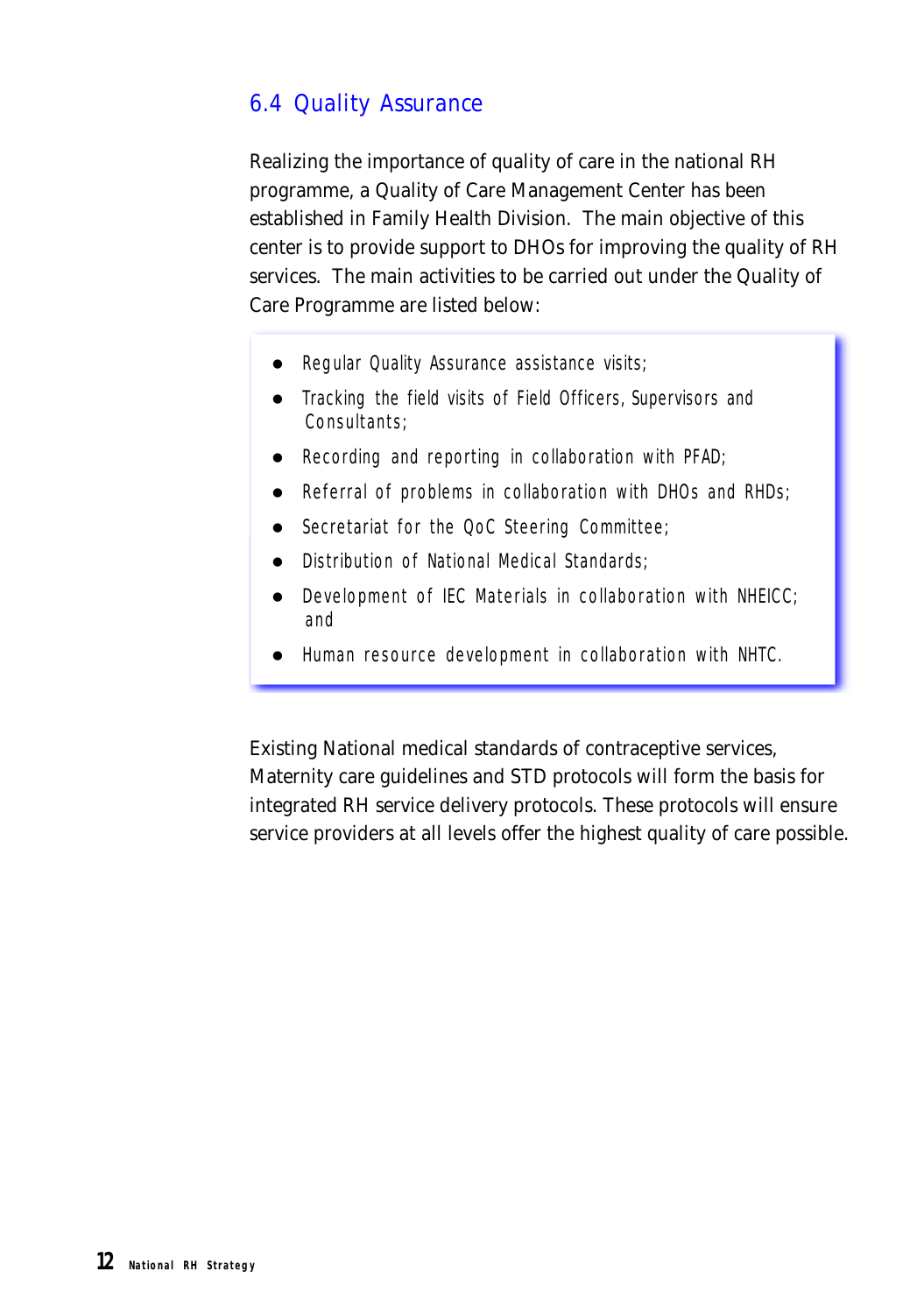## *6.5 Reproductive Health Research*

*A national RH research strategy (within the context of Essential National Health Research), will be developed to identify RH research priorities and coordinate research related activities*

To supplement and complement routinely generated information from the integrated HMIS, a national RH research strategy (within the context of Essential National Health Research), will be developed to identify RH research priorities and coordinate research related activities. This strategy will include a number of components such as:

- Needs assessment for Reproductive Health;
- Demographic and Health Surveys;
- $\bullet$  Epidemiology of Reproductive morbidities;
- Analysis of types of services and infrastructure needed to respond to Reproductive Health needs;
- Operational research in response to emerging policy, planning and management questions;
- Community based research; and
- Research priorities as already set out by various programs related to RH.

## *6.6 Logistics and Equipment*

All RH logistics and equipment requirements (including Family Planning commodities) will be specified in the Integrated RH operational guidelines. On an annual basis a 'consensus forecast' will be reviewed between collaborating partners. Commodity requirements will be assessed and sufficient quantities procured with HMG and external development partner resources. These supplies and equipment will be distributed by the Logistics Management Division through the Annual Commodity Distribution Programme.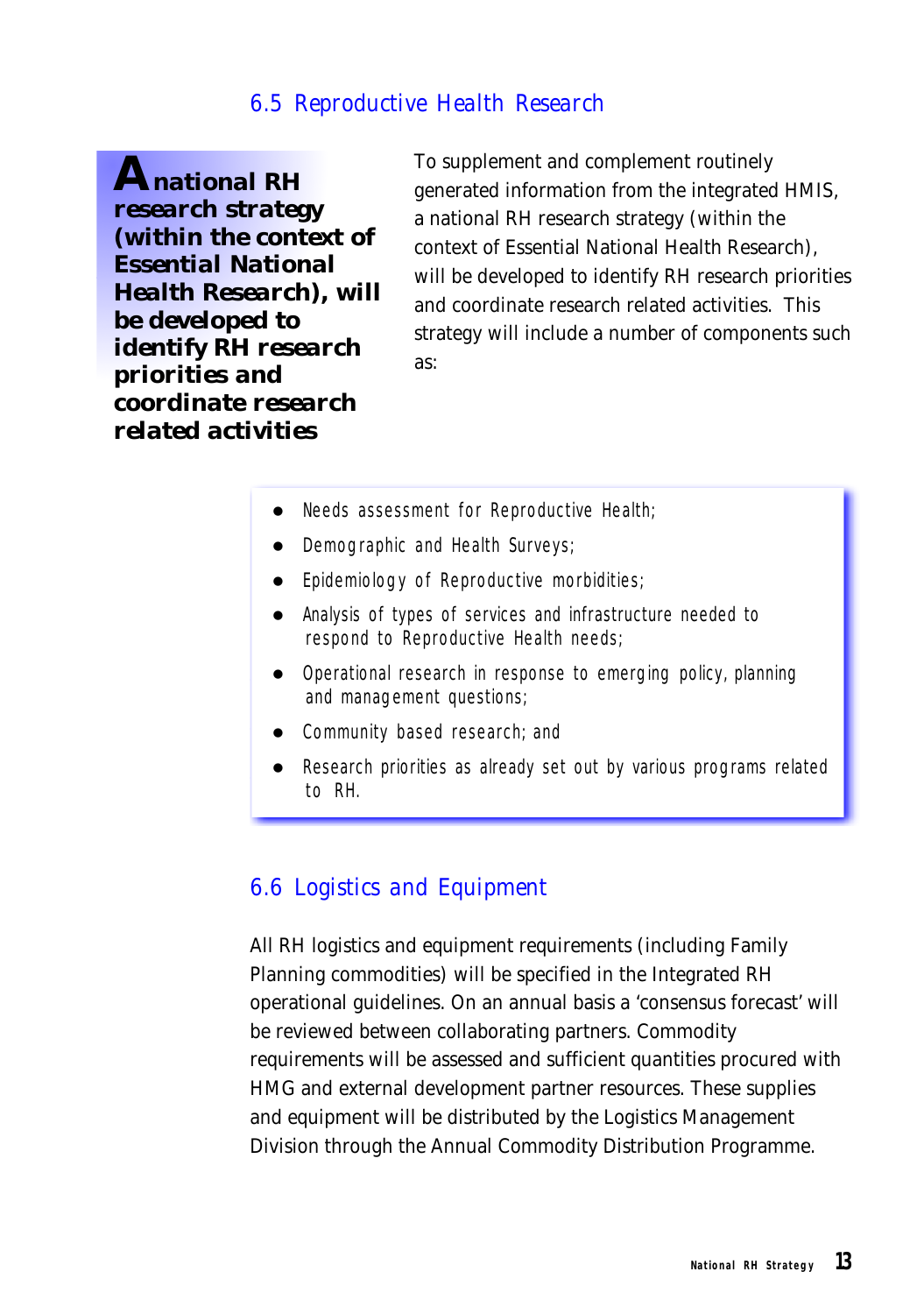# *6.7 NGO/Private Sector Collaboration*

- In order to ensure that NGO and private sector activities supplement and complement the national RH programme, the national RH Strategy for Nepal should be the guiding document for all partners in this initiative;
- The need for strengthening NGO/private sector partnerships with HMG has been identified as a sustainable mechanism to expand coverage and quality of RH services. Therefore, clear operational linkages should be outlined between NGO/private sector partners and the Government Health services in all project documents and workplans;
- In order to monitor the performance of participating NGOs/ private sector, it will be required to report activities to the District Health Office on the standard HMIS reporting format to ensure NGO/private sector inputs are reflected in the district report; and
- To ensure maximum complementarity between RH activities, selected NGO representatives and private practioners will be invited to attend the trimesterly Reproductive Health Coordinating Committee meetings held in the Department of Health Services.

# *6.8 Policy Guidance and Co-ordination*

Two committees have been established to support the national RH Programme. They are:

1. National RH Programme Steering Committee under the chairmanship of the Secretary of Minsitry of Health.

The purpose of the national RH Steering Committee is to provide policy guidance for all RH activities in Nepal.

2. National RH Programme Coordinating Committe under the Chairmanship of Director of Family Health Division.

This committee will be responsible for executing, implementing, reviewing and monitoring the programme at all levels.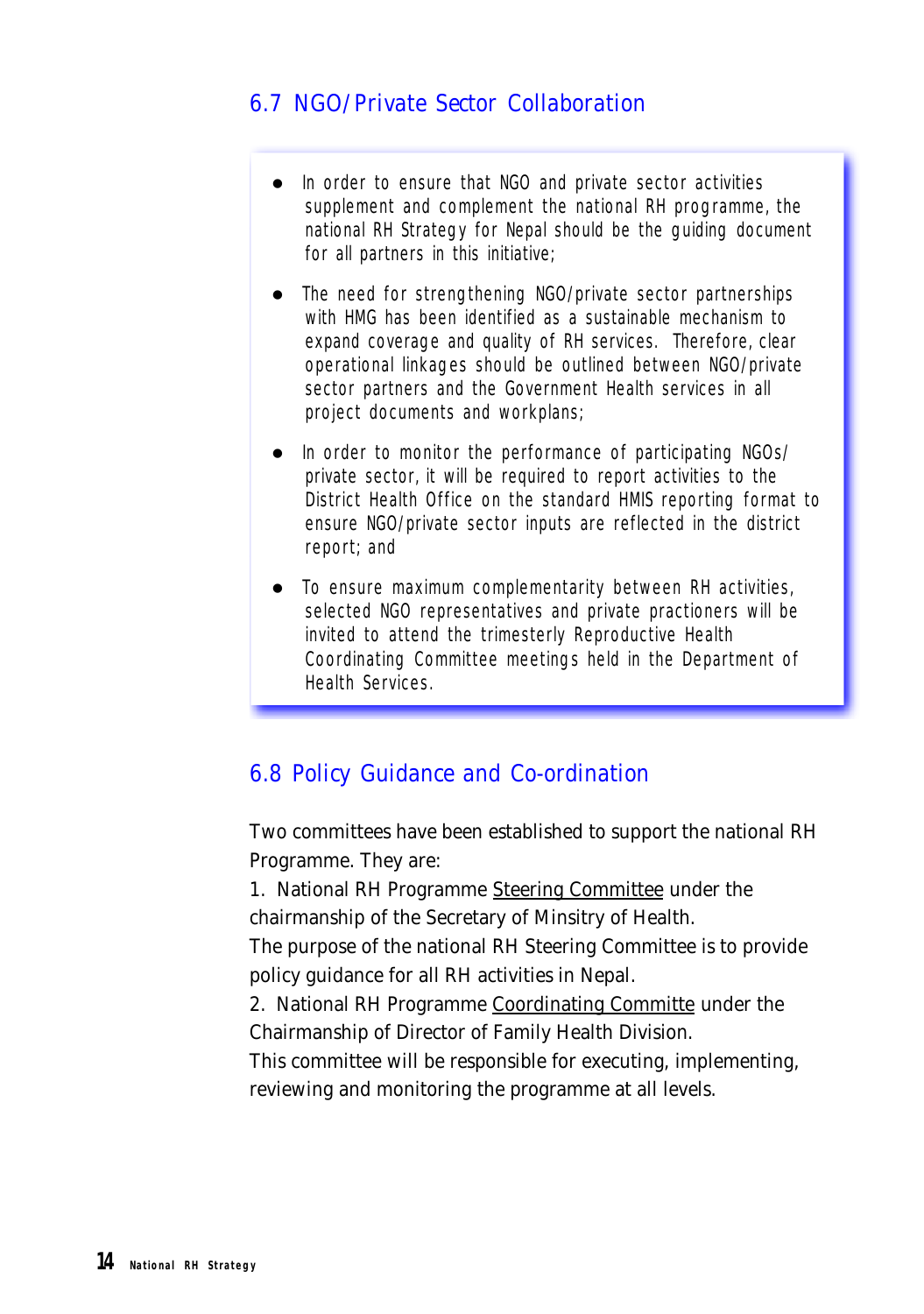<span id="page-19-0"></span>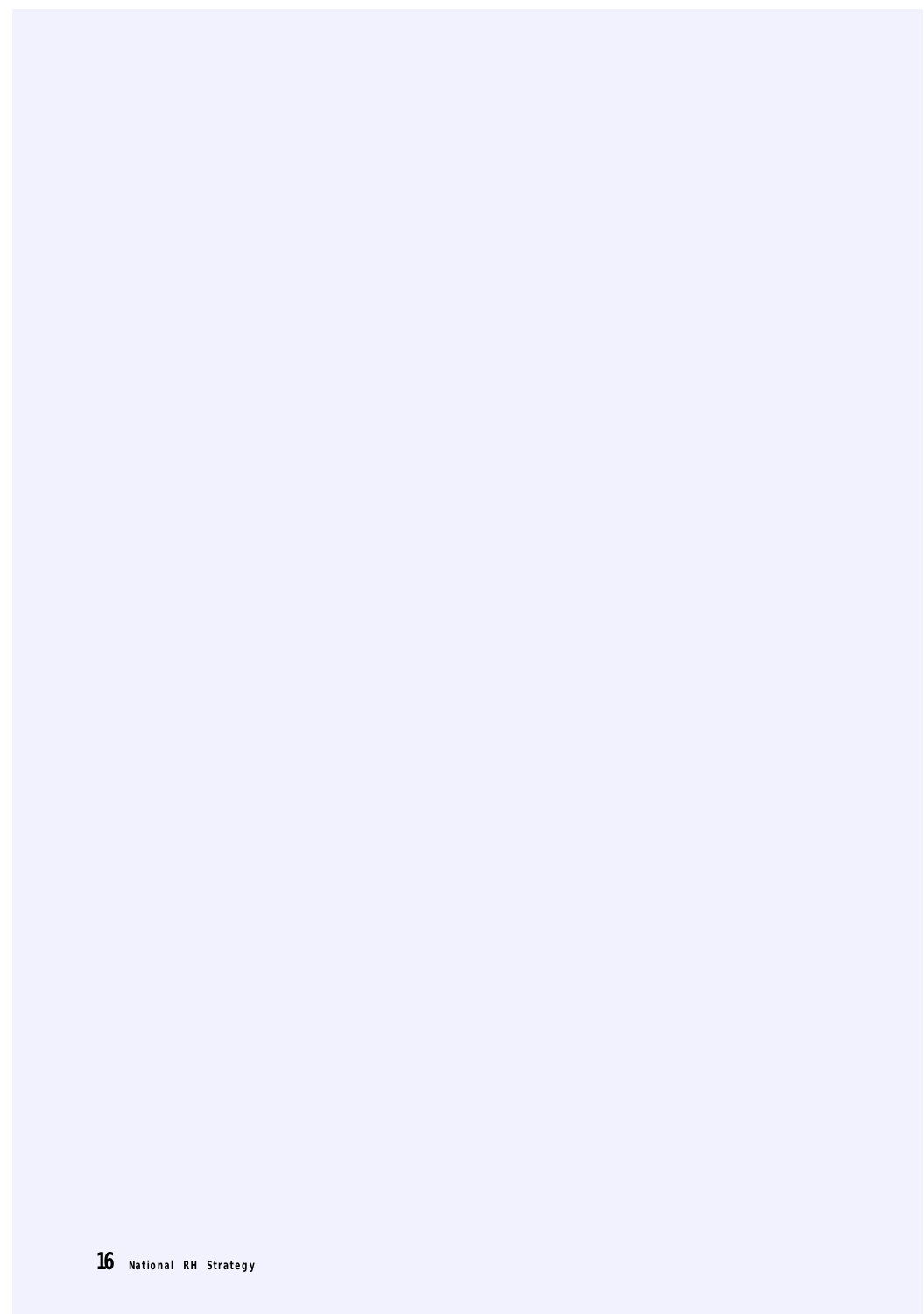# <span id="page-21-0"></span>**Indicators for Women's Empowerment, Service Delivery, Quality of Care and Impact**

# **Women's Empowerment Indicators**

| <b>Indicator</b>                                                                | <b>Flow/Source</b>   | Level                   |
|---------------------------------------------------------------------------------|----------------------|-------------------------|
| 1. Literacy ratio of women as<br>compared to men                                | Census/Survey        | National/District       |
| 2. Percentage of women gainfully<br>employed                                    | Census/Survey        | National/District       |
| 3. Age of women at first marriage<br>(average)                                  | Census/Survey        | National/District       |
| 4. Number and percentage of women<br>health care providers by levels of<br>care | <b>HIMDD</b>         | National                |
| 5. Number of women trained as health<br>volunteers                              | Admin. FHD/DHO       | At all levels up to SHP |
| 7. Adolescent girls at school                                                   | Census/Survey<br>MOE | National/District       |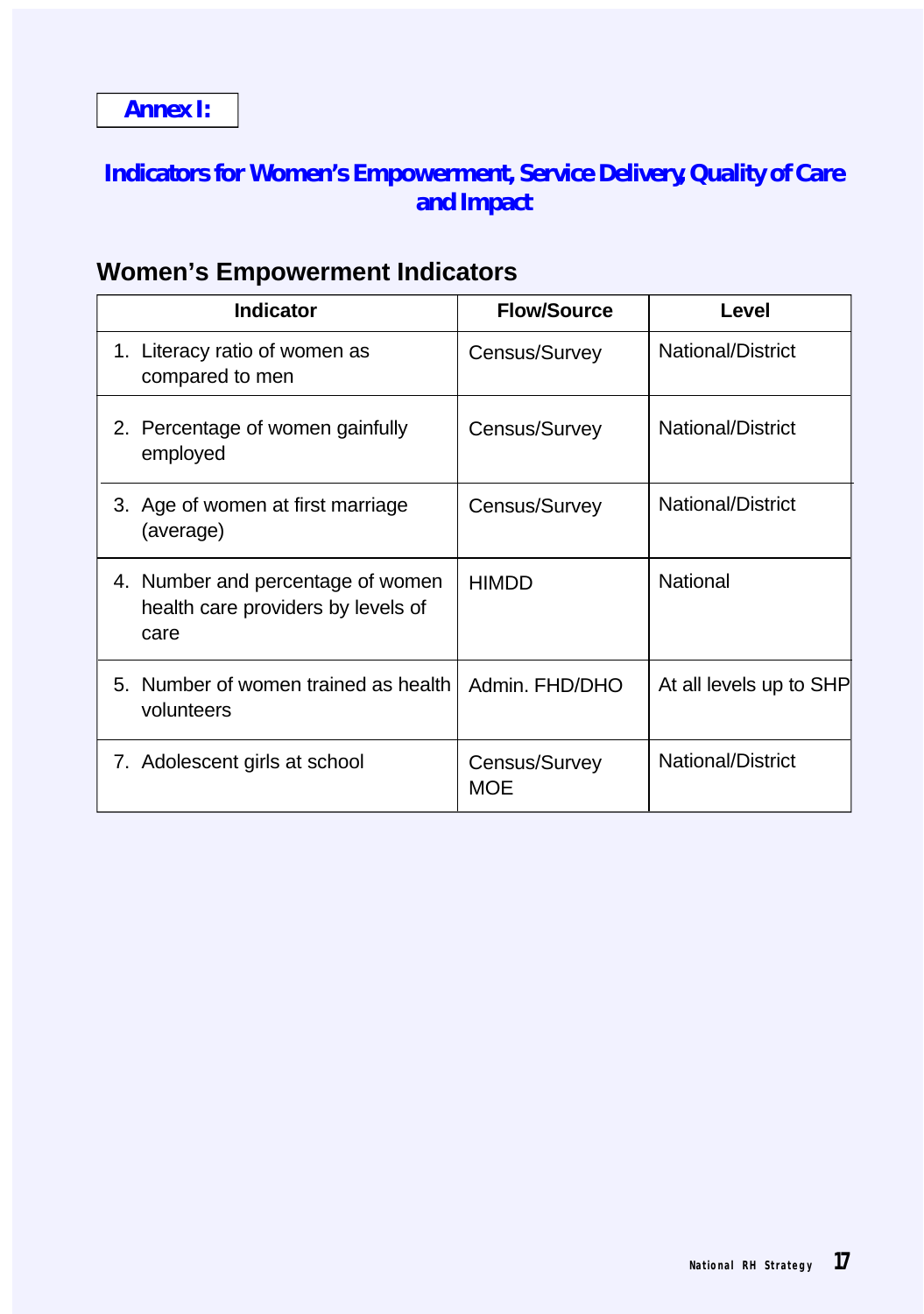# **Service Delivery Indicators**

| <b>Indicator</b>                                                                                                                                                                                         | <b>Flow/Source</b>            | Level                           |
|----------------------------------------------------------------------------------------------------------------------------------------------------------------------------------------------------------|-------------------------------|---------------------------------|
| 1. Availability of service delivery<br>statistics of various RH services,<br>analysis and utilization of these<br>records at local level for programme<br>planning, monitoring and<br>performance review | <b>HMIS Record</b>            | At all levels                   |
| 2. Percentage of eligible couples who<br>had access to family planning<br>services                                                                                                                       | <b>HMIS Record</b><br>keeping | At all levels                   |
| 3. Contraceptive prevalence                                                                                                                                                                              | <b>HMIS</b> tool              | At all levels                   |
| 4. Percentage of pregnant mothers who<br>had ante-natal care at least once                                                                                                                               | <b>HMIS</b> tool              | At all levels                   |
| 5. Percentage of deliveries attended by<br>trained personnel                                                                                                                                             | <b>HMIS</b> tool              | At all levels                   |
| 6. Percentage of mother receiving post-<br>natal care                                                                                                                                                    | <b>HMIS</b> tool              | At all levels                   |
| 7. Percentage of new born children<br>receiving care                                                                                                                                                     | <b>HMIS</b> tool              | At all levels                   |
| 8. No. of health facilities providing EOC<br>services (as per national guideline)<br>by type of health facilities                                                                                        | DHO/FHD                       | National                        |
| 9. Percentage of high risk Maternity and<br>STD cases managed and referred                                                                                                                               | <b>HMIS</b> tool              | <b>District</b>                 |
| 10. Percentage of pregnant mothers who<br>are anaemic and received iron folate                                                                                                                           | HMIS/Survey                   | At all levels                   |
| 11. Percentage of pregnant women who<br>received TT at least two shots                                                                                                                                   | <b>HMIS/Survey</b>            | At all levels                   |
| 12. Essential neonatal care (such as<br>hypothermia, asphyxia, LBW)                                                                                                                                      | Hospital                      | National/service site<br>levels |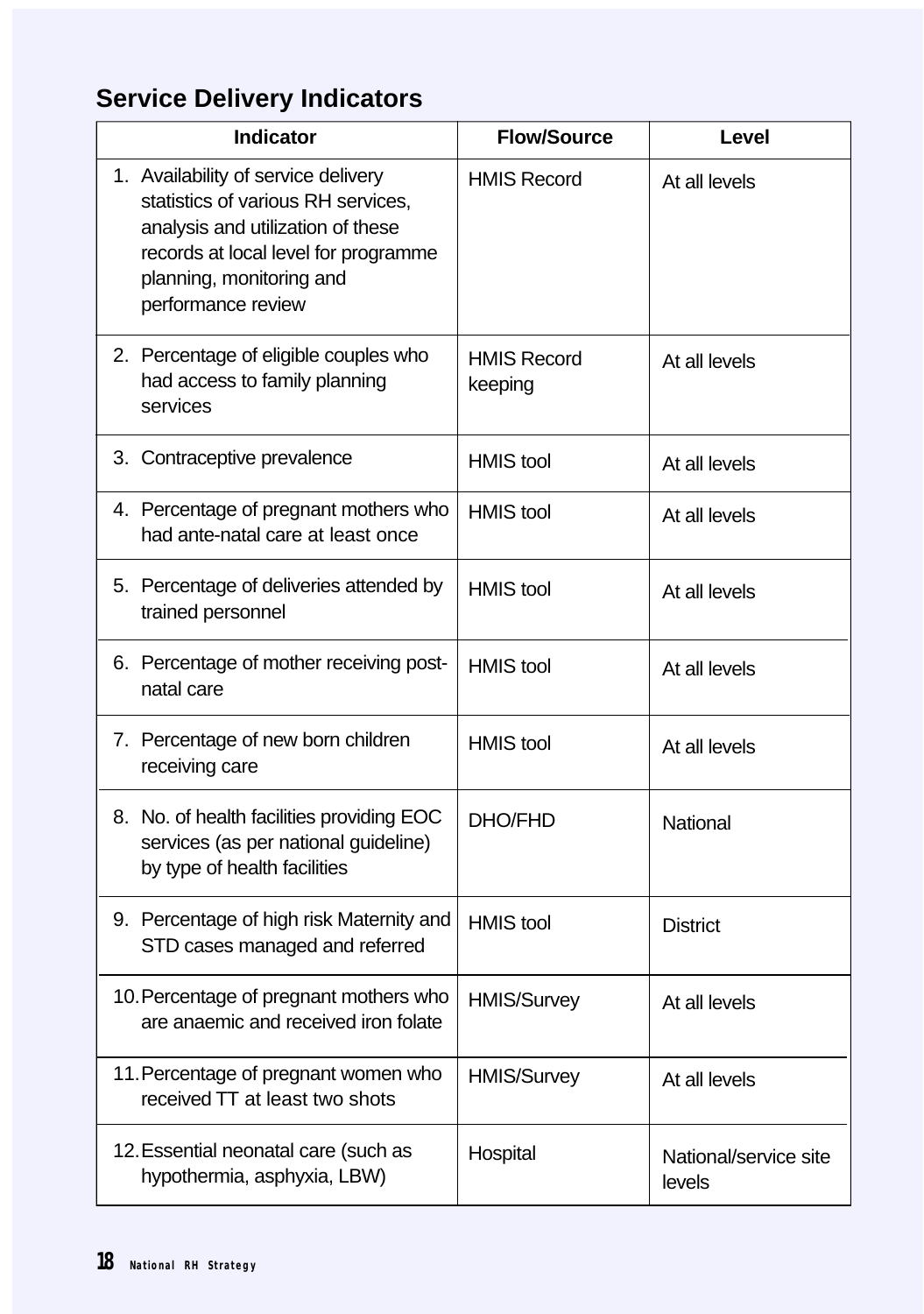# **Quality of Care Indicators**

|    | <b>Indicator</b>                                                                                                                              | <b>Flow/Source</b>                    | Level                    |
|----|-----------------------------------------------------------------------------------------------------------------------------------------------|---------------------------------------|--------------------------|
| 1. | The method continuation rate of<br>family planning acceptors                                                                                  | HMIS/Record follow- National/District |                          |
| 2. | Percentage of eligible clients<br>converting from a spacing method<br>to a permanent method                                                   | up<br><b>HMIS</b> tool                | <b>District level</b>    |
| 3. | Percentage of mothers who had at<br>least four ante-natal visits                                                                              | <b>HMIS</b> record                    | At all levels            |
| 4. | Availability of and adherence to RH<br>guidelines and protocols regarding<br>different elements of reproductive<br>health at different levels | <b>FHD</b>                            | At all levels            |
| 5. | Regular updating of knowledge<br>and skills of service providers                                                                              | NHTC/FHD                              | <b>National/District</b> |
| 6. | Percent updating and regular<br>supply and utilization of drugs,<br>equipment etc.                                                            | Logistic/Drug<br>scheme               | National/District        |
| 7. | Availability and condition of<br>physical facilities                                                                                          | <b>HMID division</b>                  | District and below       |
| 8. | Percentage of follow-up visits                                                                                                                | <b>HMIS</b> record                    | National/District        |
| 9. | Percentage of satisfied clients                                                                                                               | In-depth study                        | Family/Community         |

# **Impact Indicators**

| <b>Indicator</b>                                           | <b>Flow/Source</b>   | Level             |
|------------------------------------------------------------|----------------------|-------------------|
| 1. Total fertility rate and Age specific<br>fertility rate | Periodic survey      | National/Regional |
| 2. Maternal mortality ratio                                | Periodic survey      | National/District |
| 3. Perinatal mortality rate                                | Vital registration   | National/District |
| 4. Neonatal mortality rate                                 | Vital registration   | National/District |
| 5. Infant mortality rate                                   | Periodic survey      | National          |
| 6. CYP (Couple Years of Protection)                        | <b>HMIS</b>          | National/District |
| 7. Number of NNT cases                                     | Hospital             | District/National |
| 8. LBW rate per 1,000 live births                          | HMIS record/Hospital | District/National |
| 9. Anaemia in pregnant women                               | <b>HMIS</b> record   | National/District |
| 10.STD prevalence                                          | <b>HMIS/Survey</b>   | National          |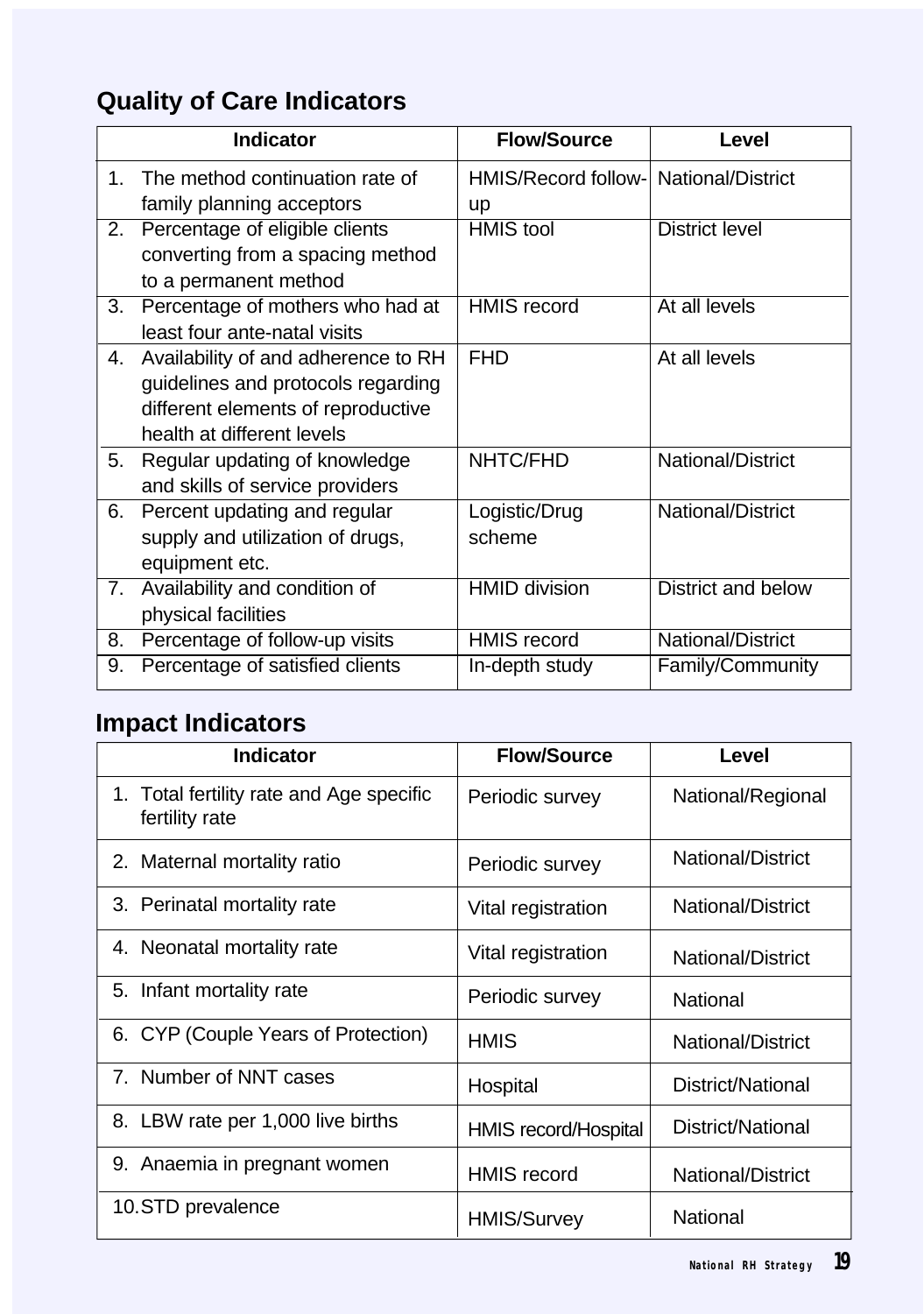# <span id="page-24-0"></span>**Annex II:**

# **Summary of RH Interventions by Level**

## **Based upon the global definition of RH, the following integrated package of services will be provided at each level:**

| RН<br><b>PACKAGE</b><br><b>BY LEVEL</b> | Family<br>Planning                                                                                                                       | Safe<br>Motherhood<br>including<br>newborn care                                                             | Prevention and<br>management of<br>complications<br>of abortion           | Prevention<br>and<br>management<br>of RTI/STD/<br><b>HIV/AIDS</b> | Adolescent<br><b>RH</b>                           | Problems of<br>elderly women,<br>and<br>reproductive<br>cancer   |
|-----------------------------------------|------------------------------------------------------------------------------------------------------------------------------------------|-------------------------------------------------------------------------------------------------------------|---------------------------------------------------------------------------|-------------------------------------------------------------------|---------------------------------------------------|------------------------------------------------------------------|
| Family/<br>decision<br>makers           | <b>IEC</b><br>referral                                                                                                                   | <b>IEC</b><br>referral                                                                                      | <b>IEC</b><br>referral                                                    | <b>IEC</b><br>referral                                            | <b>IEC</b><br>referral                            | <b>IEC</b> limited<br>diagnosis (eg.<br>breast lump)<br>referral |
| Community                               | counseling,<br>condoms/pills via<br>TBA, FCHV,<br>outreach,<br>Depo at PHC<br>Outreach                                                   | ANC/PNC at<br>outreach,<br>delivery with<br>TBA, safe<br>delivery kits<br>Referral                          | <b>IEC</b><br>referral                                                    | IEC<br>counseling<br>referral                                     | IEC<br>referral                                   | <b>IEC</b><br>limited<br>diagnosis<br>referral                   |
| SHP/HP                                  | counseling,<br>condoms/pills/<br>Depo<br>$IUD*$<br>norplant*                                                                             | ANC/PNC home<br>delivery<br>supervision of<br>TBAS,<br>New born care,<br>Referral                           | <b>IEC</b><br>treatment of<br>infection<br>referral                       | <b>IEC</b><br>counseling<br>referral<br>syndromic<br>treatment    | <b>IEC</b><br>counseling<br>referral              | <b>IEC</b><br>limited<br>diagnosis<br>referral                   |
| PHCC                                    | counseling,<br>condoms, pills,<br>depo, (IUD/<br>Norplant/ surgical<br>contraception)*<br>management of<br>complications &<br>referral   | ANC<br>Delivery<br>PNC, New born<br>care<br>Lab (albumin,<br>sugar HB-<br>testing)<br>Referral<br>Basic EOC | counseling<br>diagnosis &<br>treatment of<br><b>infection</b><br>referral | <b>IEC</b><br>counseling<br>diagnosis<br>treatment<br>referral    | IE C<br>counseling<br>treatment<br>referral       | <b>IEC</b><br>limited<br>diagnosis<br>referral                   |
| <b>District</b><br>Hospital             | counseling,<br>condoms, pills,<br>depo, (IUD*/<br>Norplant*/<br>surgical<br>contraception)<br>management of<br>complications<br>referral | General<br>Anesthesia<br>Blood<br>transfusion<br>C/section<br>New born care,<br>EOC<br>Referral             | counseling<br>diagnosis &<br>treatment of<br>infection<br>referral        | <b>IEC</b><br>counseling<br>diagnosis<br>treatment<br>referral    | <b>IEC</b><br>counseling<br>treatment<br>referral | <b>IEC</b><br>diagnosis<br>referral                              |

*\*in selected sites only*

More detail on the RH package and specific activities for each level can be seen in Annex III.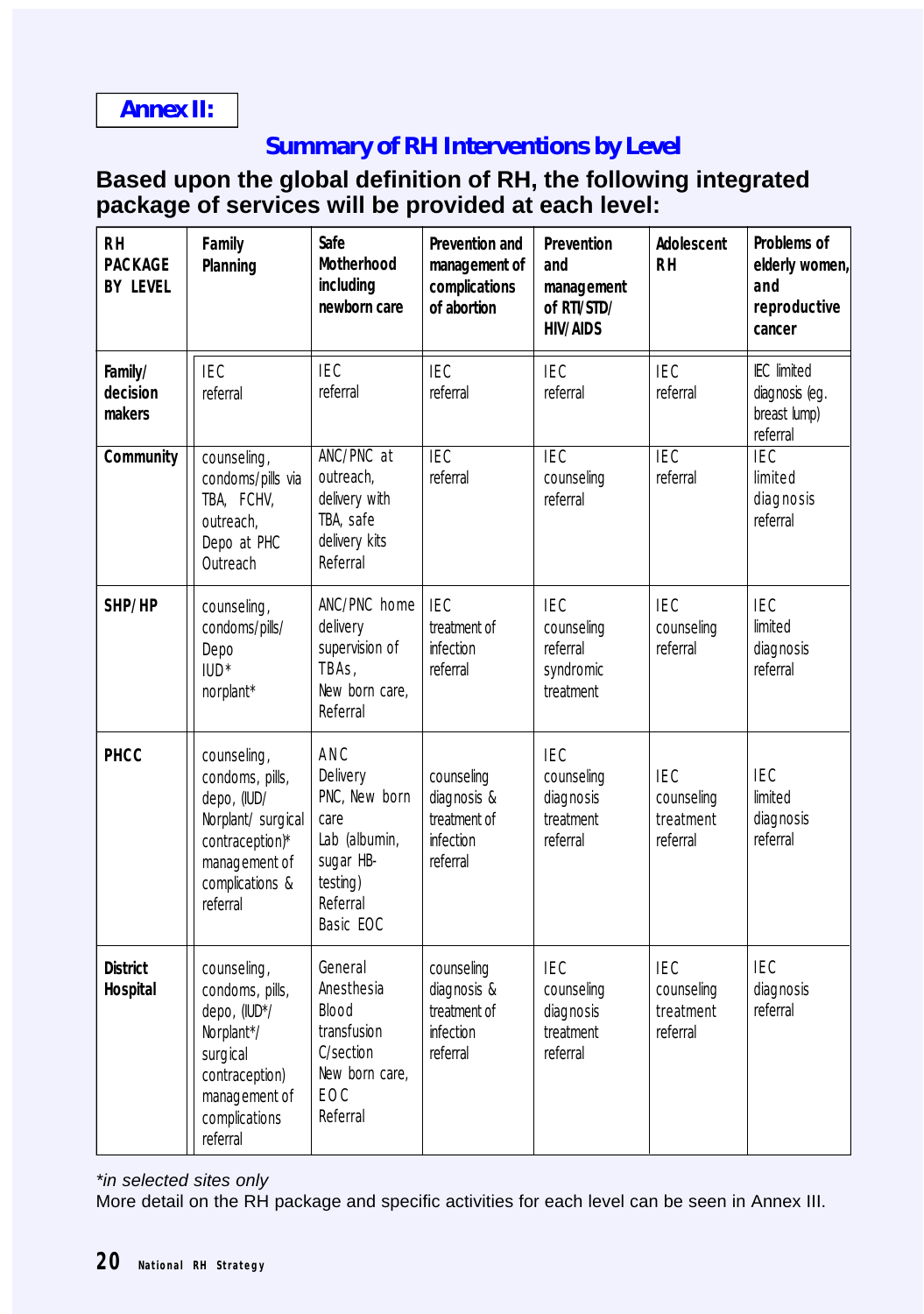<span id="page-25-0"></span>**Annex III:**

# **Integrated Reproductive Health Package: Details of Intervention and Activities**

# **Family/Decision Makers**

| <b>RH</b> Intervention                                  | <b>Activities</b>                                                                                                                                                                                                                                                                       |
|---------------------------------------------------------|-----------------------------------------------------------------------------------------------------------------------------------------------------------------------------------------------------------------------------------------------------------------------------------------|
| <b>Family Planning</b>                                  | 1. Needs identification<br>2. Knowledge of shops and institutions where<br>contraceptives are available                                                                                                                                                                                 |
| Safe Motherhood                                         | 1. Identification of pregnant women & recognition of<br>danger signs<br>2. Neonatal care as per the National Maternity Care<br>Guidelines (NMCG)                                                                                                                                        |
| Prevention & management of<br>complications of abortion | 1. Recognition of signs/symptom and complications<br>of abortion<br>2. Know where to seek help                                                                                                                                                                                          |
| RTI/STD and Infertility                                 | 1. Condom promotion<br>Recognize RTI/STD symptoms and seek care<br>2.<br>3. Family Life Education<br>Parent-children communication<br>Delay the age of marriage<br>Families to provide nutritious food for<br>adolescents (in particular to daughters)<br>Promote girl child education. |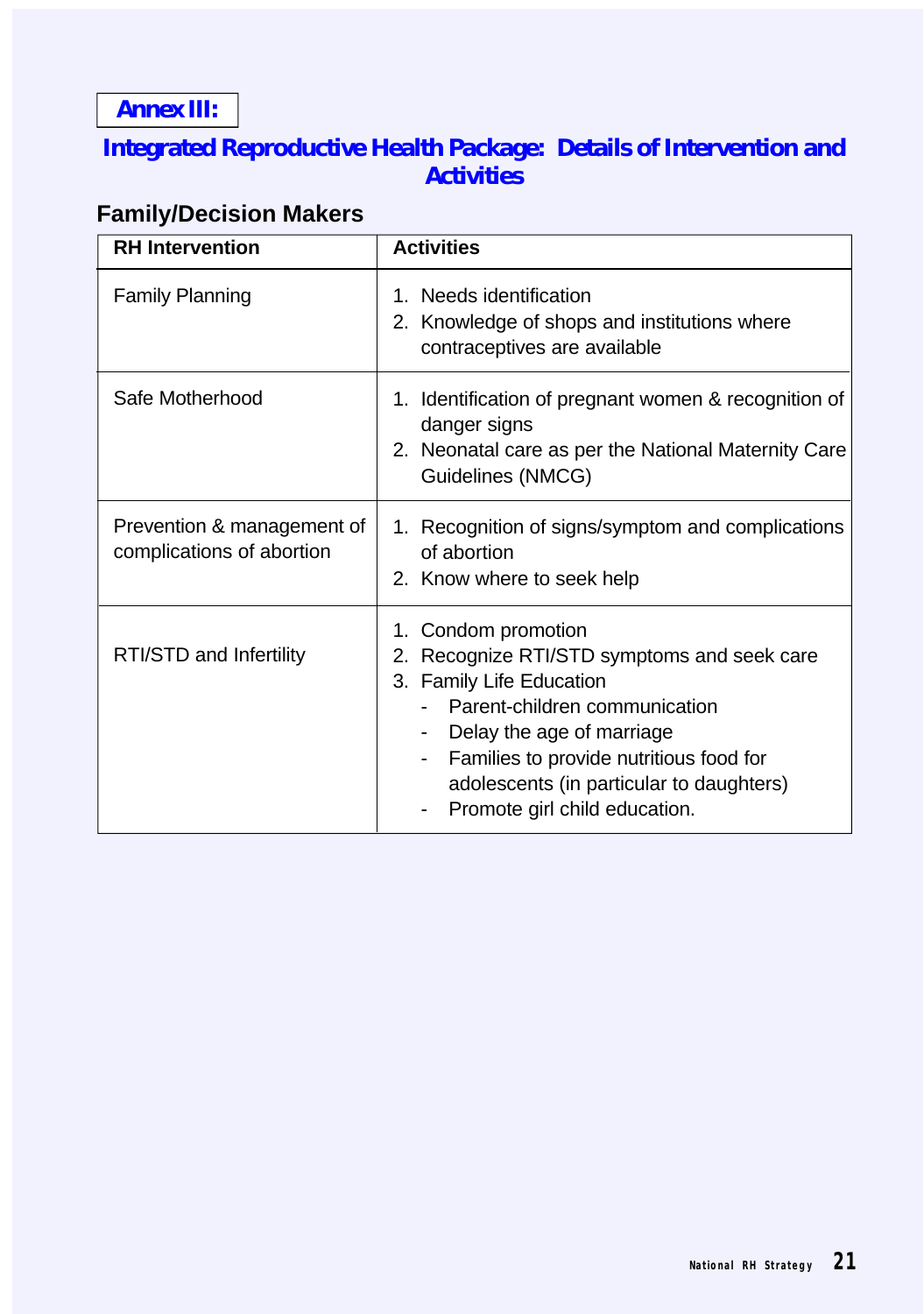# **Community**

| <b>RH</b> Intervention                                    | <b>Activities</b>                                                                                                                                                                                                                                                                                                                                                                                                                                                                                                                                                                                                                                                                                                                                                                                                                                         |
|-----------------------------------------------------------|-----------------------------------------------------------------------------------------------------------------------------------------------------------------------------------------------------------------------------------------------------------------------------------------------------------------------------------------------------------------------------------------------------------------------------------------------------------------------------------------------------------------------------------------------------------------------------------------------------------------------------------------------------------------------------------------------------------------------------------------------------------------------------------------------------------------------------------------------------------|
| <b>Family Planning</b>                                    | 1. Sexuality and gender information, education and<br>counseling for adolescents, youth, men and women.<br>2. Community-based contraceptive distribution through<br>Community based Health Workers/Volunteers,<br>Women's Group, CBW, WDA, School Teacher NGOs<br>3. Social marketing of condoms & re-supply oral pills<br>through community sources<br>4. Counseling & Referral for other contraceptive methods<br>5. IEC for LAM                                                                                                                                                                                                                                                                                                                                                                                                                        |
| Safe Motherhood and new born<br>care                      | 1. Counseling/education for breast feeding, nutrition,<br>family planning, rest, exercise, etc.<br>2. Awareness raising for risk factors.<br>3. Detection and referral of high risk pregnancies, early<br>detection of complications.<br>4. Recognizing danger signals (rupture of membranes of<br>more than 12 hours duration; prolapse of the cord,<br>hemorrhage etc.).<br>5. Delivery planning.<br>6. Conducting clean deliveries with delivery kits (Trained<br>TBA).<br>7. Detection of complications and referral to the nearest<br>appropriate health facility.<br>8. Arranging transport for referral.<br>9. Resuscitation of asphyxiated newborns by mouth to<br>mouth resuscitation (home delivery).<br>10. Promote management of neonatal hypothermia by<br>keeping the baby warm and immediate breast feeding<br>11. Breast feeding support. |
| Prevention and management of<br>complications of abortion | 1. Counseling on prevention of unwanted pregnancy, or<br>FP counseling and re-supply of oral pills and condom<br>distribution.<br>2. Recognition of signs and symptoms of abortion and its<br>complications.<br>3. Timely referral to the appropriate formal health care<br>system.                                                                                                                                                                                                                                                                                                                                                                                                                                                                                                                                                                       |
| RTI/STD/HIV and Infertility                               | 1. Sexuality and gender education and counseling.<br>2. Condom promotion/distribution.<br>3. Prevention of infertility through education.                                                                                                                                                                                                                                                                                                                                                                                                                                                                                                                                                                                                                                                                                                                 |
| Adolescents                                               | 1. Information on sexuality and gender information.<br>2. Increasing awareness on family planning methods,<br>availability of contraceptives, danger and risk of<br>teenage pregnancy.                                                                                                                                                                                                                                                                                                                                                                                                                                                                                                                                                                                                                                                                    |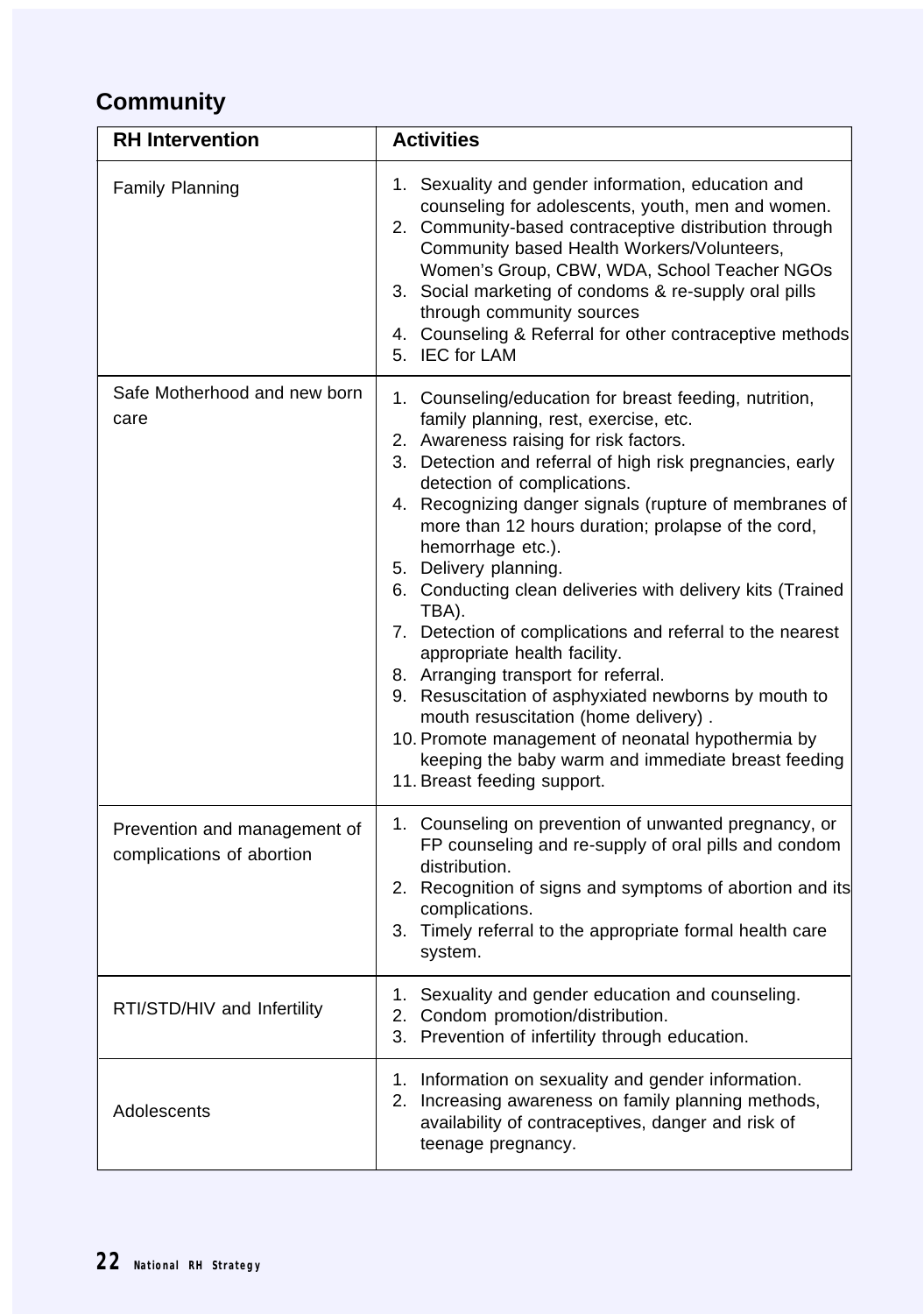# **Sub-Health Post/Health Post**

## **(in addition to services provided at Community Level)**

| <b>RH</b> Intervention                                    | <b>Activities</b>                                                                                                                                                                                                                                                                                                                                                                                                                                                                                                                                                                                                                                                                                                                                                                                         |  |  |
|-----------------------------------------------------------|-----------------------------------------------------------------------------------------------------------------------------------------------------------------------------------------------------------------------------------------------------------------------------------------------------------------------------------------------------------------------------------------------------------------------------------------------------------------------------------------------------------------------------------------------------------------------------------------------------------------------------------------------------------------------------------------------------------------------------------------------------------------------------------------------------------|--|--|
| <b>Family Planning</b>                                    | 1.<br>Supervision support to community level activities.<br>2. Providing oral contraceptives, condoms, and Depo Provera.<br>3. Providing IUD after screening for contra-indications (where<br>applicable).<br>4. Counseling/referral for sterilization.<br>5. Counseling/management/referral for side-effects, method-<br>related problems, change of method where indicated.<br>6. Gradually expand choice of methods.<br>7. IEC on Lactation Amenorrhea Method (LAM).                                                                                                                                                                                                                                                                                                                                   |  |  |
| Safe Motherhood and new born<br>care                      | 1. Four antenatal visits at the SHP/HP/ or at the outreach<br>clinic.<br>2. Detection and referral of maternal complications such as<br>pre-eclampsia/eclampsia, severe anaemia and ante-partum<br>hemorrhage, heart disease, T.B., and diabetes.<br>Referral of high risk women for institutional delivery.<br>3.<br>4. Treatment of malaria (as per national guidelines)<br>5. Supervising home/normal delivery and refer complications<br>to appropriate level.<br>6. Treatment of infections of mothers and newborns.<br>Routine prophylaxis for gonococcal eye infection (at HP<br>7.<br>only).<br>8. Referral of complications.<br>Information about clean and safe delivery/unsafe abortion.<br>9.<br>10. Resuscitation, thermal control of newborn and breast<br>feeding immediately after birth. |  |  |
| Prevention and management of<br>complications of abortion | 1. Confirm the diagnosis of abortion through simple physical<br>examination.<br>Resuscitation, IV/drip preparation for transfer of patient in<br>good condition.                                                                                                                                                                                                                                                                                                                                                                                                                                                                                                                                                                                                                                          |  |  |
| RTI/STD/HIV and Infertility                               | 1. Identification treatment and referral (where required) for<br>vaginal discharge, lower abdominal pain, genital ulcers in<br>women, and urethral discharge, genital ulcers, swelling in<br>scrotum or groin in men. (As per National RTI/STD<br>Guidelines)<br>2. Partner notification/referral.<br>3. Condom promotion & distribution.<br>IEC for preventive aspects.<br>4.                                                                                                                                                                                                                                                                                                                                                                                                                            |  |  |
| Adolescents                                               | 1. Free availability of oral pills, condoms.<br>2. Antenatal, delivery, post-partum, newborn care services as<br>per NMCG.<br>3. Modification of existing MCH/FP services to make it more<br>accessible to adolescents.<br>4. Conduct family life education clinics.<br>School Health Programme.<br>5.                                                                                                                                                                                                                                                                                                                                                                                                                                                                                                    |  |  |

Note: Maintain confidentiality and privacy in all above.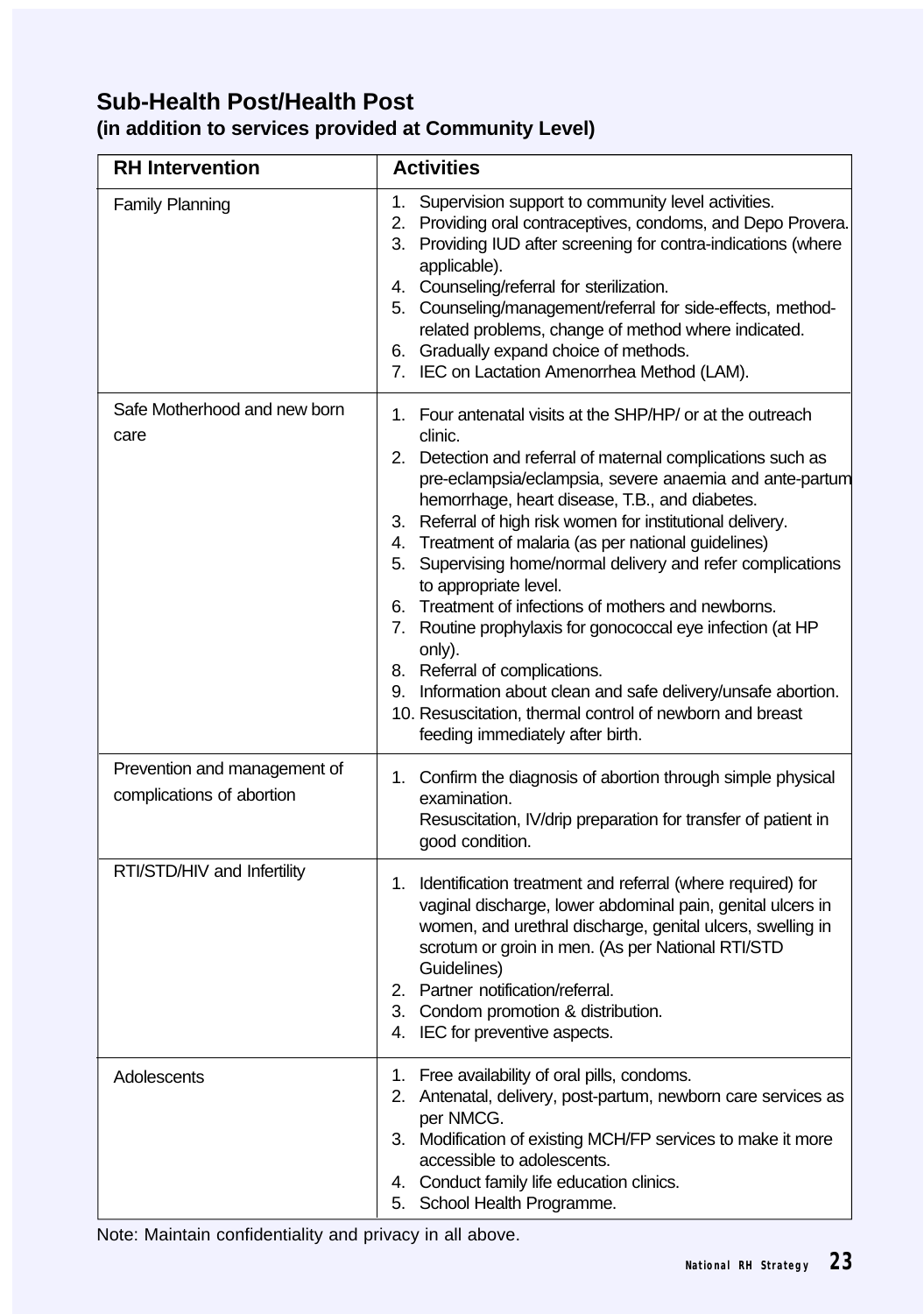# **PHC Center**

## **(in addition to services provided at Community and health post Level)**

| <b>RH</b> Intervention                                    | <b>Activities</b>                                                                                                                                                                                                                                                                                                                                                   |
|-----------------------------------------------------------|---------------------------------------------------------------------------------------------------------------------------------------------------------------------------------------------------------------------------------------------------------------------------------------------------------------------------------------------------------------------|
| <b>Family Planning</b>                                    | In addition to services provided by Health Post Level,<br>following will be performed:<br>1. Performing tubal ligation, mini lap and vasectomy<br>(semen analysis).<br>2. All other contraceptive methods according to<br>government guidelines.<br>3. Management of complications.<br>4. Post abortion care management.                                            |
| Safe Motherhood and new born<br>care                      | 1. Delivery services, use of partograph.<br>2. Use of oxytocin.<br>3. Manual removal of placenta.<br>4. Referral for complications after starting an I.V. line<br>and giving initial dose of antibiotics.<br>5. Thermal control, resuscitation, breast feeding and<br>care of sick newborn as per NMCG.                                                             |
| Prevention and management of<br>complications of abortion | 1. Initiation of essential treatments including antibiotic<br>therapy, IV fluid replacement, and oxytocin.<br>2. Uterine evacuation of incomplete abortion during<br>the first trimester.<br>3. Referral of incomplete abortion after 1st trimester.<br>4. Basic pain control, simple analgesia and sedation.                                                       |
| RTI/STD/HIV and Infertility                               | 1. Management of STDs on syndromic approach<br>basis when diagnostic facilities are not available.<br>2. Treatment of RTIs/STDs.<br>3. Condom promotion & distribution.<br>4. IEC for prevention of above conditions.                                                                                                                                               |
| Adolescents                                               | 1. FP/HIV/STD/Infertility services modified and<br>delivered as a package e.g. Family Life Education<br>Clinics in selected areas.<br>2. Linkage with school system and NGOs.<br>3. Publicity regarding Family Life Education Clinics in<br>selected areas.<br>4. Antenatal care, care during delivery, post-partum<br>and newborn care as per national guidelines. |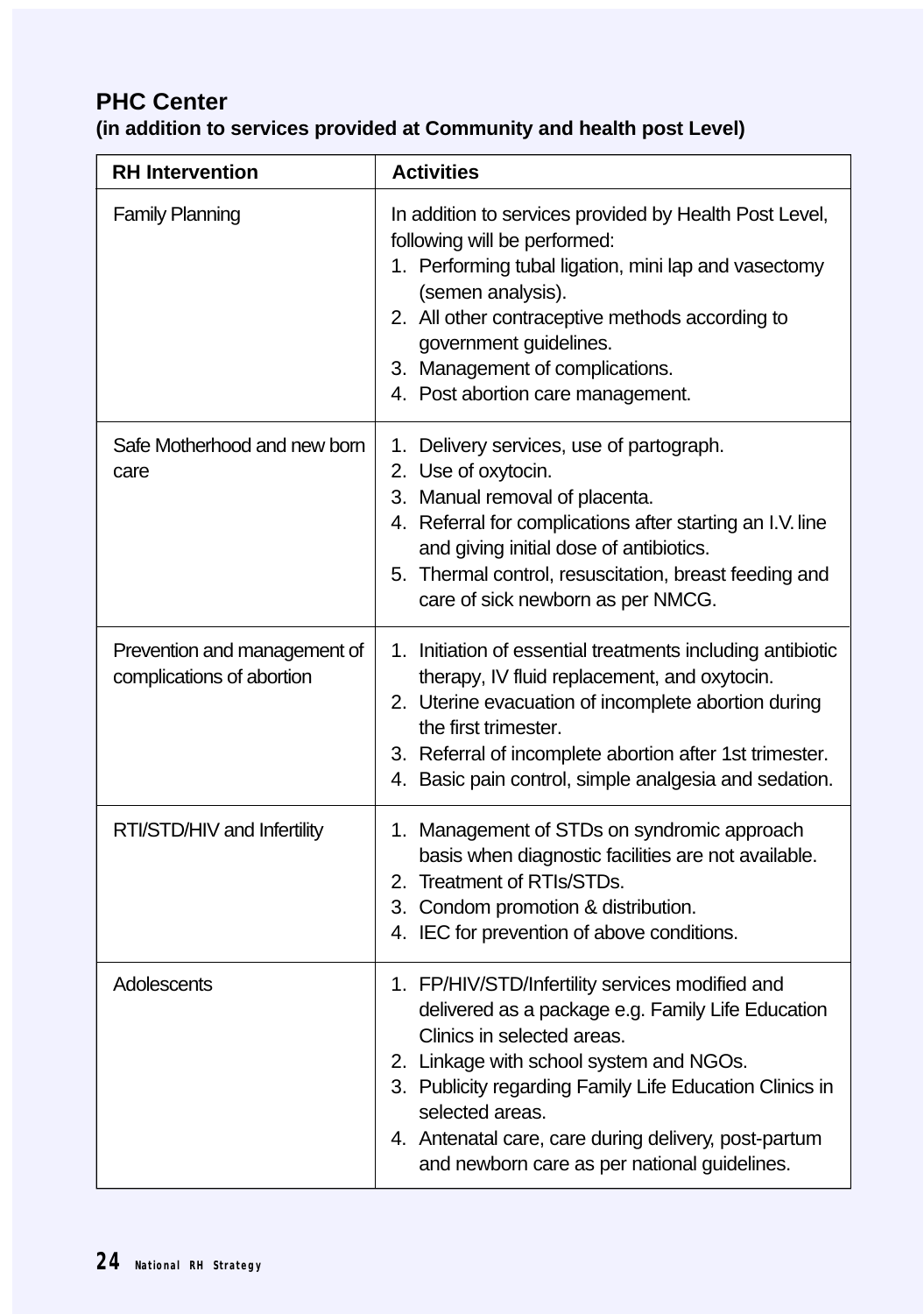# **District Hospital**

# **(in addition to the services provided at lower levels)**

| <b>RH</b> Intervention                                    | <b>Activities</b>                                                                                                                                                                                                                                                                                                                                                                          |
|-----------------------------------------------------------|--------------------------------------------------------------------------------------------------------------------------------------------------------------------------------------------------------------------------------------------------------------------------------------------------------------------------------------------------------------------------------------------|
| <b>Family Planning</b>                                    | 1. Provision/Expansion of VSC e.g. Minilap, laparoscopy<br>sterilization/vasectomy including non scalpel method.<br>2. Provision of long acting contraceptive methods and<br>Management of side effects.                                                                                                                                                                                   |
| Safe Motherhood and new born<br>care                      | 1. Repair of episiotomy and perineal tears.<br>2. Treatment of maternal sepsis.<br>3. Treatment of high risk cases.<br>4. Services for obstetrical emergencies, anaesthesia,<br>C/section, blood transfusion through close relatives.<br>5. Management of referred cases for mother as well as<br>newborns.                                                                                |
| Prevention and management of<br>complications of abortion | 1. Emergency uterine evacuation through second<br>trimester.<br>2. Treatment of post abortion complications.<br>3. Local and general anaesthesia as indicated.<br>4. Diagnosis and referral for severe complication such as<br>septicaemia, peritonitis, renal failure, etc. to tertiary<br>care level facilities.                                                                         |
| RTI/STD/HIV and Infertility                               | 1. Clinical diagnosis, Laboratory diagnosis and<br>treatment of RTIs/STDs.<br>2. Diagnosis and treatment of infertility and Referral to<br>tertiary care, if necessary.<br>3. Condom promotion and distribution.<br>4. IEC on preventive aspects of above conditions.                                                                                                                      |
| Adolescents                                               | 1. FP/HIV/STD/ services modified and delivered as<br>package e.g. Family Life Education Clinics in selected<br>areas<br>2. Linkage with school system and NGOs.<br>3. Publicity regarding Family Life Education Clinics in<br>selected areas.<br>4. Antenatal care, care during delivery, post-partum and<br>newborn care as per guidelines.<br>5. FP services as per national guidelines. |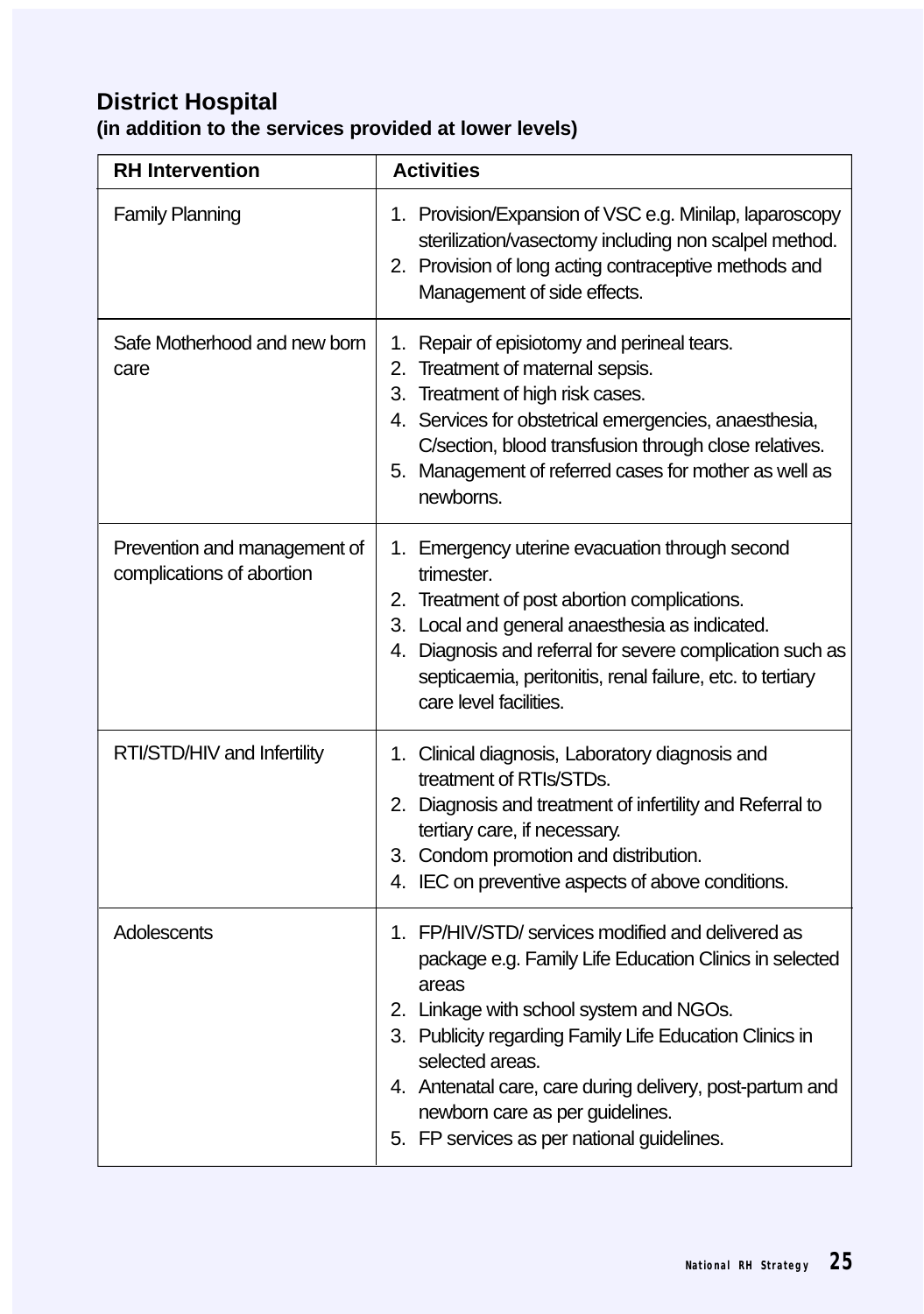#### <span id="page-30-0"></span>**Scope of Work:** National RH Programme Steering Committee

#### **Purpose:**

The National RH Programme steering committee is the apex body responsible for reviewing the overall policy of the national Reproductive Health Programme.

#### **Composition:**

The Secretary of Health will convene and chair the national RH steering committee. The Director of the Family Health Division of the Department of Health Services will act as the member secretary.

Other members will include the secretaries of Law and Justice, Women and Social Welfare, Local Development, Ministry of Population and Environment, Ministry of Education and a representative of the National Planning Commission. Additionally, Directors of related Divisions and Centers of the Department of Health Services as well as selected representatives of concerned NGO/INGO and other multilateral and bilateral external aid partners will participate as members of the committee.